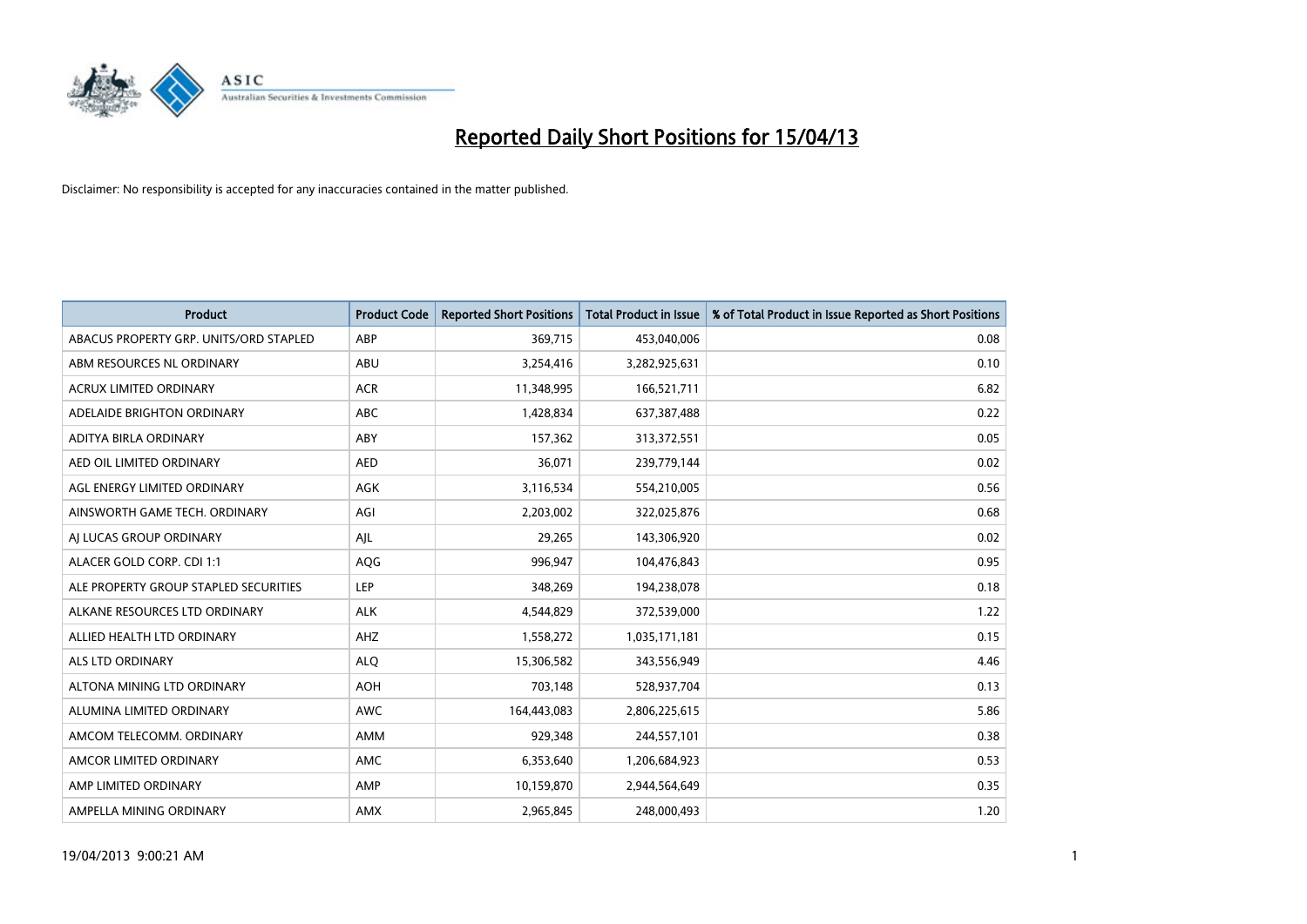

| Product                                   | <b>Product Code</b> | <b>Reported Short Positions</b> | <b>Total Product in Issue</b> | % of Total Product in Issue Reported as Short Positions |
|-------------------------------------------|---------------------|---------------------------------|-------------------------------|---------------------------------------------------------|
| ANGLOGOLD ASHANTI CDI 5:1                 | AGG                 | 1                               | 89,207,765                    | 0.00                                                    |
| ANSELL LIMITED ORDINARY                   | <b>ANN</b>          | 9,553,486                       | 130,818,006                   | 7.30                                                    |
| ANTARES ENERGY LTD ORDINARY               | AZZ                 | 481,295                         | 257,000,000                   | 0.19                                                    |
| ANZ BANKING GRP LTD ORDINARY              | ANZ                 | 3,269,494                       | 2,743,728,688                 | 0.12                                                    |
| APA GROUP STAPLED SECURITIES              | <b>APA</b>          | 9,058,348                       | 835,750,807                   | 1.08                                                    |
| APN NEWS & MEDIA ORDINARY                 | <b>APN</b>          | 16,271,409                      | 661,526,586                   | 2.46                                                    |
| AQUARIUS PLATINUM. ORDINARY               | <b>AOP</b>          | 10,864,780                      | 486,851,336                   | 2.23                                                    |
| AQUILA RESOURCES ORDINARY                 | <b>AQA</b>          | 11,522,770                      | 411,804,442                   | 2.80                                                    |
| ARAFURA RESOURCE LTD ORDINARY             | <b>ARU</b>          | 381,677                         | 441,270,644                   | 0.09                                                    |
| ARB CORPORATION ORDINARY                  | ARP                 | 297,410                         | 72,481,302                    | 0.41                                                    |
| ARDENT LEISURE GROUP STAPLED SECURITIES   | AAD                 | 3,585,394                       | 397,803,987                   | 0.90                                                    |
| ARISTOCRAT LEISURE ORDINARY               | <b>ALL</b>          | 7,902,833                       | 551,418,047                   | 1.43                                                    |
| ARRIUM LTD ORDINARY                       | ARI                 | 5,449,025                       | 1,351,527,328                 | 0.40                                                    |
| ASCIANO LIMITED ORDINARY                  | <b>AIO</b>          | 7,263,188                       | 975,385,664                   | 0.74                                                    |
| ASG GROUP LIMITED ORDINARY                | ASZ                 | 1,513,917                       | 206,720,839                   | 0.73                                                    |
| ASPEN GROUP ORD/UNITS STAPLED             | <b>APZ</b>          | 56,027                          | 1,192,665,422                 | 0.00                                                    |
| ASPIRE MINING LTD ORDINARY                | AKM                 | 40,949                          | 655,594,556                   | 0.01                                                    |
| ASTRO JAP PROP GROUP STAPLED US PROHIBIT. | AJA                 | 77,837                          | 67,211,752                    | 0.12                                                    |
| ASX LIMITED ORDINARY                      | ASX                 | 2,553,494                       | 175,136,729                   | 1.46                                                    |
| ATLAS IRON LIMITED ORDINARY               | <b>AGO</b>          | 34,097,187                      | 909,718,409                   | 3.75                                                    |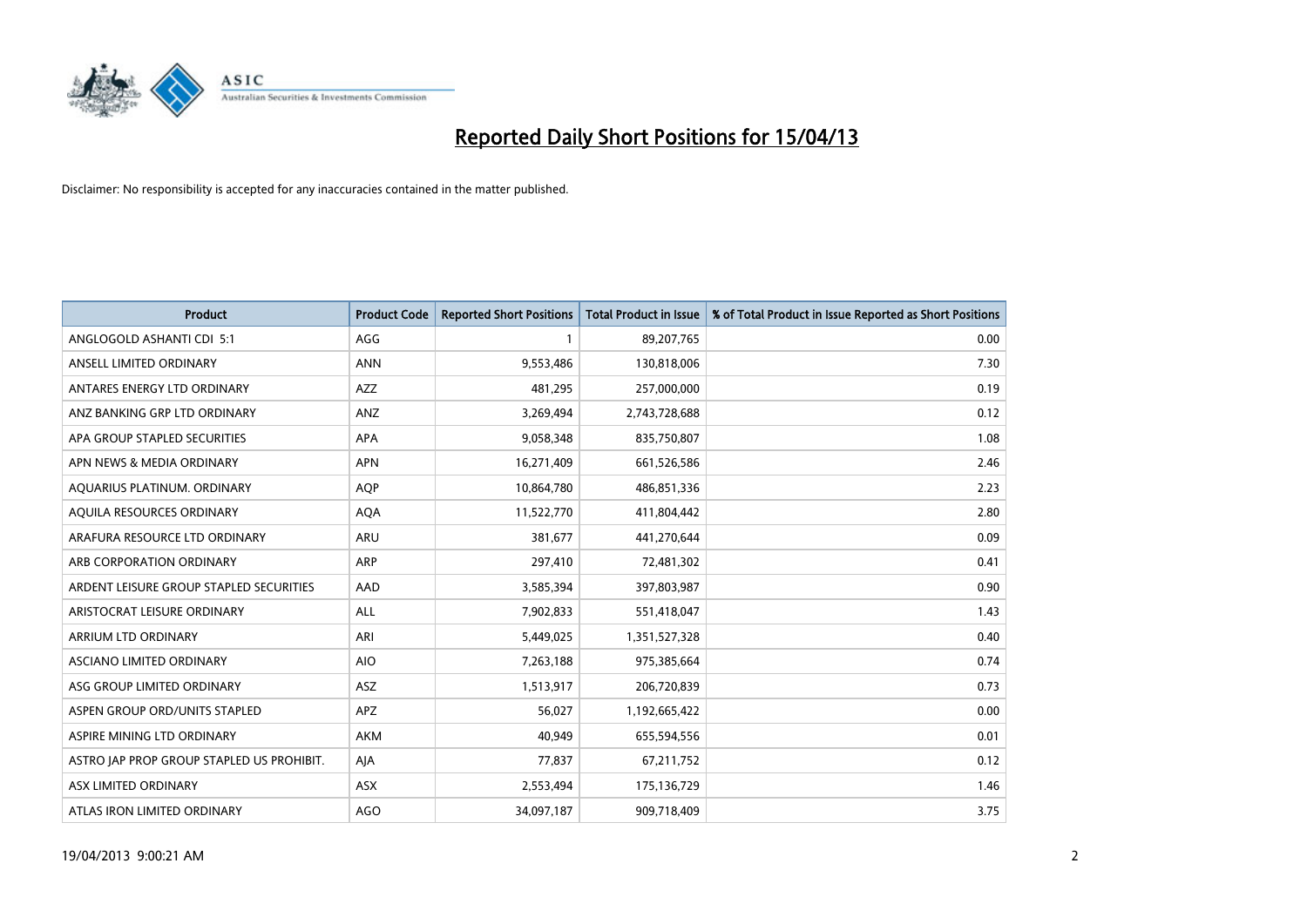

| <b>Product</b>                       | <b>Product Code</b> | <b>Reported Short Positions</b> | <b>Total Product in Issue</b> | % of Total Product in Issue Reported as Short Positions |
|--------------------------------------|---------------------|---------------------------------|-------------------------------|---------------------------------------------------------|
| AUGUR RESOURCES LTD ORDINARY         | <b>AUK</b>          | 25,364                          | 205,281,798                   | 0.01                                                    |
| AURIZON HOLDINGS LTD ORDINARY        | AZJ                 | 8,130,763                       | 2,137,284,503                 | 0.38                                                    |
| AURORA OIL & GAS ORDINARY            | <b>AUT</b>          | 4,581,567                       | 447,885,778                   | 1.02                                                    |
| AUSDRILL LIMITED ORDINARY            | <b>ASL</b>          | 4,910,743                       | 309,585,297                   | 1.59                                                    |
| AUSENCO LIMITED ORDINARY             | AAX                 | 344,576                         | 123,527,574                   | 0.28                                                    |
| AUSTAL LIMITED ORDINARY              | ASB                 | 806,033                         | 346,007,639                   | 0.23                                                    |
| AUSTBROKERS HOLDINGS ORDINARY        | <b>AUB</b>          | 3,076                           | 57,618,015                    | 0.01                                                    |
| AUSTIN ENGINEERING ORDINARY          | ANG                 | 442,198                         | 73,164,403                    | 0.60                                                    |
| AUSTRALAND PROPERTY STAPLED SECURITY | <b>ALZ</b>          | 340,374                         | 578,324,670                   | 0.06                                                    |
| AUSTRALIAN AGRICULT, ORDINARY        | AAC                 | 1,613,813                       | 312,905,085                   | 0.52                                                    |
| AUSTRALIAN INFRASTR. UNITS/ORDINARY  | <b>AIX</b>          | 3,133,333                       | 620,733,944                   | 0.50                                                    |
| AUSTRALIAN PHARM, ORDINARY           | API                 | 229,809                         | 488,115,883                   | 0.05                                                    |
| AUTOMOTIVE HOLDINGS ORDINARY         | AHE                 | 450,120                         | 260,579,682                   | 0.17                                                    |
| AVIENNINGS LIMITED ORDINARY          | <b>AVJ</b>          | 121,391                         | 274,588,694                   | 0.04                                                    |
| AWE LIMITED ORDINARY                 | <b>AWE</b>          | 4,586,146                       | 522,116,985                   | 0.88                                                    |
| AZIMUTH RES LTD ORDINARY             | <b>AZH</b>          | 990,050                         | 430,626,680                   | 0.23                                                    |
| BANDANNA ENERGY ORDINARY             | <b>BND</b>          | 24,970,708                      | 528,481,199                   | 4.72                                                    |
| BANK OF QUEENSLAND. ORDINARY         | <b>BOO</b>          | 4,263,853                       | 312,878,919                   | 1.36                                                    |
| <b>BASE RES LIMITED ORDINARY</b>     | <b>BSE</b>          | 619,439                         | 561,840,029                   | 0.11                                                    |
| <b>BATHURST RESOURCES ORDINARY</b>   | <b>BTU</b>          | 33,673,357                      | 697,247,997                   | 4.83                                                    |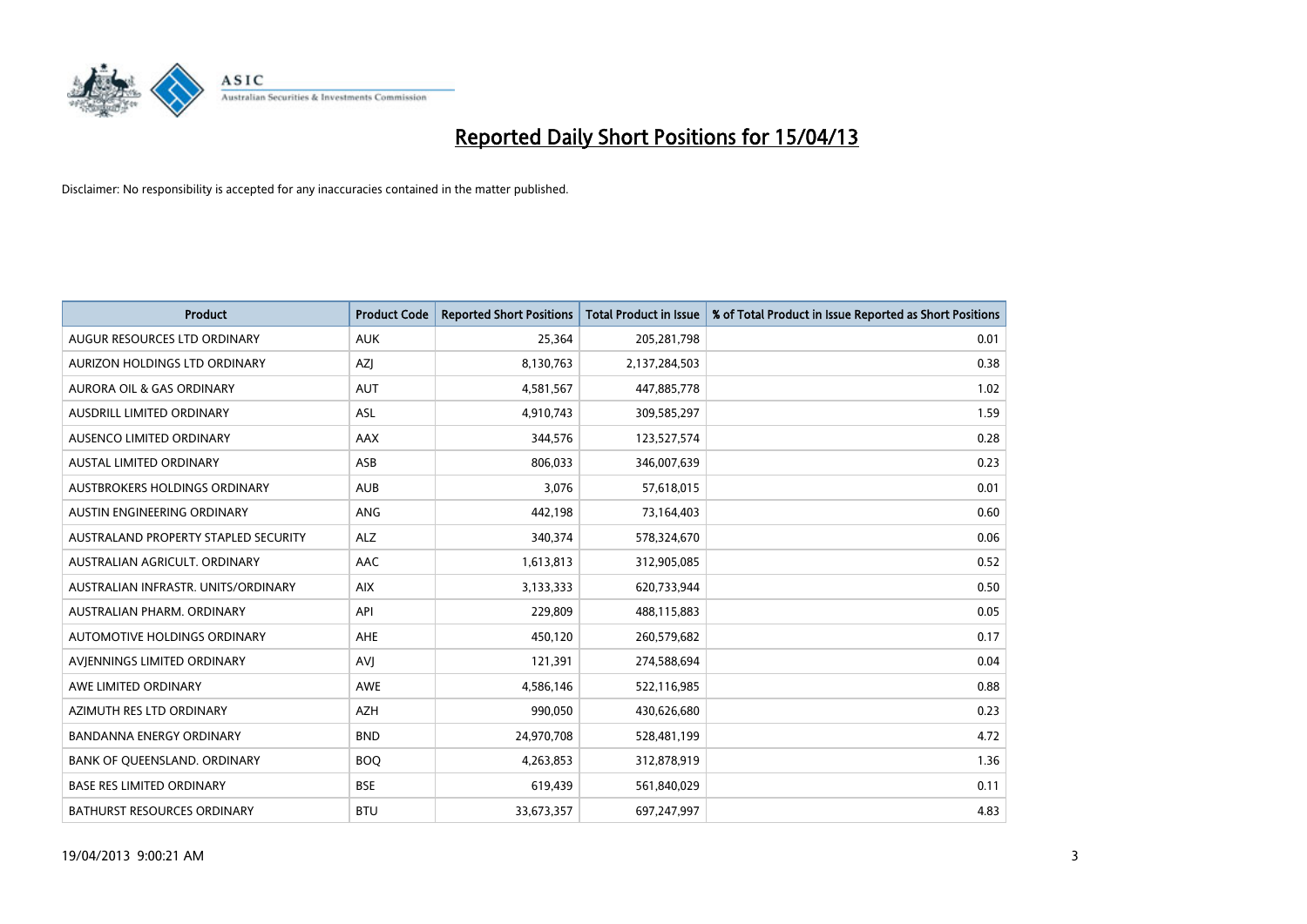

| <b>Product</b>                                | <b>Product Code</b> | <b>Reported Short Positions</b> | <b>Total Product in Issue</b> | % of Total Product in Issue Reported as Short Positions |
|-----------------------------------------------|---------------------|---------------------------------|-------------------------------|---------------------------------------------------------|
| <b>BC IRON LIMITED ORDINARY</b>               | <b>BCI</b>          | 189,430                         | 123,104,384                   | 0.15                                                    |
| BEACH ENERGY LIMITED ORDINARY                 | <b>BPT</b>          | 15,397,904                      | 1,267,805,688                 | 1.21                                                    |
| BEADELL RESOURCE LTD ORDINARY                 | <b>BDR</b>          | 19,534,947                      | 769,677,280                   | 2.54                                                    |
| BENDIGO AND ADELAIDE ORDINARY                 | <b>BEN</b>          | 13,912,221                      | 407,153,612                   | 3.42                                                    |
| BERKELEY RESOURCES ORDINARY                   | <b>BKY</b>          | 141,193                         | 179,393,273                   | 0.08                                                    |
| <b>BHP BILLITON LIMITED ORDINARY</b>          | <b>BHP</b>          | 11,292,506                      | 3,211,691,105                 | 0.35                                                    |
| <b>BILLABONG ORDINARY</b>                     | <b>BBG</b>          | 10,488,759                      | 478,944,292                   | 2.19                                                    |
| <b>BLACKMORES LIMITED ORDINARY</b>            | <b>BKL</b>          | 464                             | 16,972,069                    | 0.00                                                    |
| <b>BLACKTHORN RESOURCES ORD US PROHIBITED</b> | <b>BTR</b>          | 359,660                         | 164,285,950                   | 0.22                                                    |
| <b>BLUESCOPE STEEL LTD ORDINARY</b>           | <b>BSL</b>          | 6,279,292                       | 558,243,305                   | 1.12                                                    |
| <b>BOART LONGYEAR ORDINARY</b>                | <b>BLY</b>          | 14,189,392                      | 461,163,412                   | 3.08                                                    |
| BORAL LIMITED, ORDINARY                       | <b>BLD</b>          | 21,938,432                      | 774,000,641                   | 2.83                                                    |
| <b>BRADKEN LIMITED ORDINARY</b>               | <b>BKN</b>          | 7,628,093                       | 169,240,662                   | 4.51                                                    |
| <b>BRAMBLES LIMITED ORDINARY</b>              | <b>BXB</b>          | 2,223,735                       | 1,557,187,259                 | 0.14                                                    |
| <b>BREVILLE GROUP LTD ORDINARY</b>            | <b>BRG</b>          | 944,481                         | 130,095,322                   | 0.73                                                    |
| <b>BRICKWORKS LIMITED ORDINARY</b>            | <b>BKW</b>          | 294                             | 147,818,132                   | 0.00                                                    |
| <b>BROCKMAN MINING LTD ORDINARY</b>           | <b>BCK</b>          | 91,872                          | 7,894,482,131                 | 0.00                                                    |
| BT INVESTMENT MNGMNT ORDINARY                 | <b>BTT</b>          | 13,000                          | 274,214,460                   | 0.00                                                    |
| <b>BUCCANEER ENERGY LTD ORDINARY</b>          | <b>BCC</b>          | 250,000                         | 1,519,445,371                 | 0.02                                                    |
| <b>BURU ENERGY ORDINARY</b>                   | <b>BRU</b>          | 18,162,638                      | 274,036,429                   | 6.63                                                    |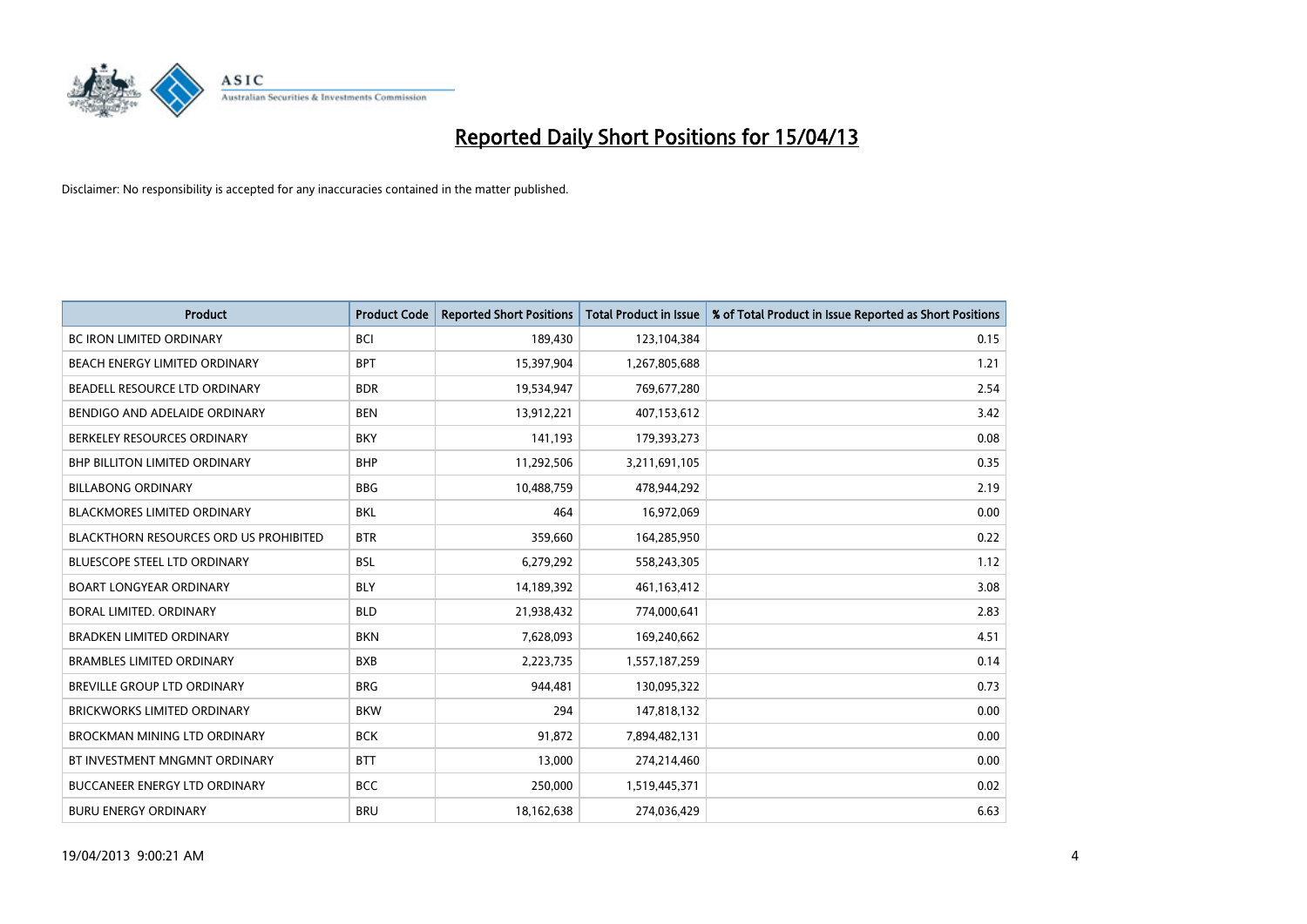

| <b>Product</b>                          | <b>Product Code</b> | <b>Reported Short Positions</b> | <b>Total Product in Issue</b> | % of Total Product in Issue Reported as Short Positions |
|-----------------------------------------|---------------------|---------------------------------|-------------------------------|---------------------------------------------------------|
| <b>BWP TRUST ORDINARY UNITS</b>         | <b>BWP</b>          | 4,126,739                       | 537,753,954                   | 0.77                                                    |
| CABCHARGE AUSTRALIA ORDINARY            | CAB                 | 7,883,408                       | 120,430,683                   | 6.55                                                    |
| <b>CALIBRE GROUP LTD ORDINARY</b>       | <b>CGH</b>          | 213,535                         | 307,378,401                   | 0.07                                                    |
| CALTEX AUSTRALIA ORDINARY               | <b>CTX</b>          | 4,017,114                       | 270,000,000                   | 1.49                                                    |
| CAPE LAMBERT RES LTD ORDINARY           | <b>CFE</b>          | 898,510                         | 687,283,792                   | 0.13                                                    |
| CARABELLA RES LTD ORDINARY              | <b>CLR</b>          | 153,326                         | 152,361,547                   | 0.10                                                    |
| <b>CARBON ENERGY ORDINARY</b>           | <b>CNX</b>          | 48,071                          | 782,684,355                   | 0.01                                                    |
| <b>CARDNO LIMITED ORDINARY</b>          | CDD                 | 7,235,732                       | 143,726,327                   | 5.03                                                    |
| CARNARVON PETROLEUM ORDINARY            | <b>CVN</b>          | 90,191                          | 934,109,501                   | 0.01                                                    |
| CARSALES.COM LTD ORDINARY               | <b>CRZ</b>          | 3,932,845                       | 236,105,995                   | 1.67                                                    |
| <b>CASH CONVERTERS ORDINARY</b>         | CCV                 | 347,461                         | 423,861,025                   | 0.08                                                    |
| CENTRAL PETROLEUM ORDINARY              | <b>CTP</b>          | 1,057,097                       | 1,440,078,845                 | 0.07                                                    |
| <b>CERAMIC FUEL CELLS ORDINARY</b>      | <b>CFU</b>          | 741,996                         | 1,559,231,320                 | 0.05                                                    |
| CFS RETAIL TRUST GRP STAPLED SECURITIES | <b>CFX</b>          | 69,571,780                      | 2,828,495,659                 | 2.46                                                    |
| CHALLENGER DIV.PRO. STAPLED UNITS       | <b>CDI</b>          | 56,593                          | 214,101,013                   | 0.03                                                    |
| <b>CHALLENGER LIMITED ORDINARY</b>      | <b>CGF</b>          | 3,337,982                       | 532,319,752                   | 0.63                                                    |
| CHARTER HALL GROUP STAPLED US PROHIBIT. | <b>CHC</b>          | 168,393                         | 302,262,312                   | 0.06                                                    |
| <b>CHARTER HALL RETAIL UNITS</b>        | <b>CQR</b>          | 2,085,279                       | 337,582,974                   | 0.62                                                    |
| <b>CHORUS LIMITED ORDINARY</b>          | <b>CNU</b>          | 277,407                         | 385,082,123                   | 0.07                                                    |
| CITIGOLD CORP LTD ORDINARY              | <b>CTO</b>          | 153,427                         | 1,352,907,765                 | 0.01                                                    |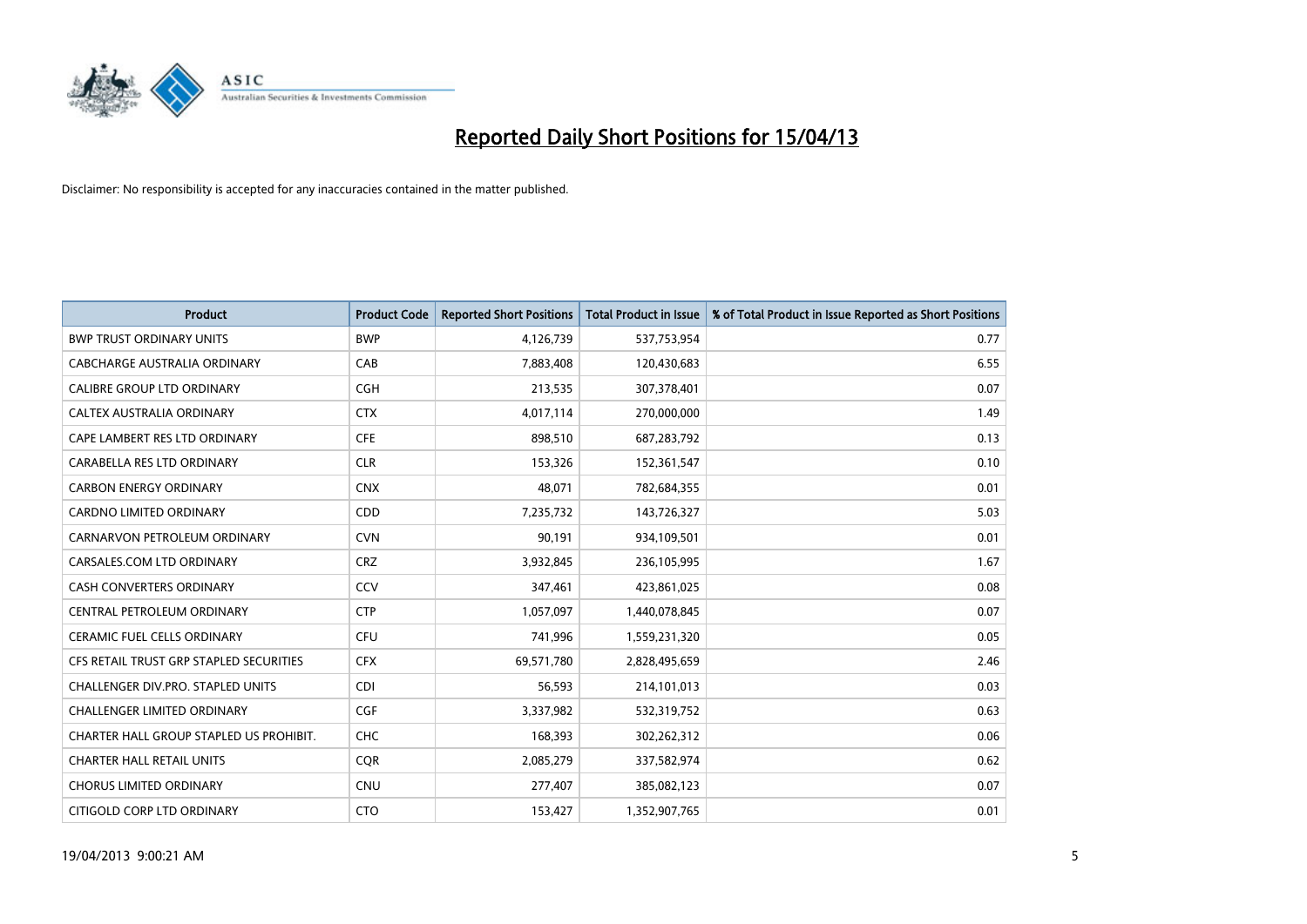

| <b>Product</b>                          | <b>Product Code</b> | <b>Reported Short Positions</b> | <b>Total Product in Issue</b> | % of Total Product in Issue Reported as Short Positions |
|-----------------------------------------|---------------------|---------------------------------|-------------------------------|---------------------------------------------------------|
| <b>CLEAN SEAS TUNA RIGHTS 16-APR-13</b> | <b>CSSR</b>         | $\mathbf{1}$                    | 300,658,898                   | 0.00                                                    |
| <b>CLOUGH LIMITED ORDINARY</b>          | <b>CLO</b>          | 994,266                         | 777,606,843                   | 0.13                                                    |
| COAL OF AFRICA LTD ORDINARY             | <b>CZA</b>          | 432                             | 1,048,368,613                 | 0.00                                                    |
| <b>COALSPUR MINES LTD ORDINARY</b>      | <b>CPL</b>          | 16,974,194                      | 634,248,901                   | 2.68                                                    |
| COCA-COLA AMATIL ORDINARY               | <b>CCL</b>          | 3,469,288                       | 763,590,249                   | 0.45                                                    |
| COCHLEAR LIMITED ORDINARY               | <b>COH</b>          | 3,939,702                       | 57,040,932                    | 6.91                                                    |
| <b>COCKATOO COAL ORDINARY</b>           | <b>COK</b>          | 12,766,732                      | 1,016,746,908                 | 1.26                                                    |
| CODAN LIMITED ORDINARY                  | <b>CDA</b>          | 131,121                         | 176,926,104                   | 0.07                                                    |
| <b>COFFEY INTERNATIONAL ORDINARY</b>    | <b>COF</b>          | 26,190                          | 255,833,165                   | 0.01                                                    |
| COMMONWEALTH BANK, ORDINARY             | <b>CBA</b>          | 11,093,085                      | 1,609,180,841                 | 0.69                                                    |
| COMMONWEALTH PROP ORDINARY UNITS        | <b>CPA</b>          | 13,011,845                      | 2,347,003,413                 | 0.55                                                    |
| <b>COMPASS RESOURCES ORDINARY</b>       | <b>CMR</b>          | 7,472                           | 1,403,744,100                 | 0.00                                                    |
| COMPUTERSHARE LTD ORDINARY              | <b>CPU</b>          | 10,699,646                      | 556,203,079                   | 1.92                                                    |
| <b>COOPER ENERGY LTD ORDINARY</b>       | <b>COE</b>          | 212,931                         | 329,099,922                   | 0.06                                                    |
| <b>CORP TRAVEL LIMITED ORDINARY</b>     | <b>CTD</b>          | 150,144                         | 77,410,044                    | 0.19                                                    |
| <b>CREDIT CORP GROUP ORDINARY</b>       | <b>CCP</b>          | 3,494                           | 45,932,899                    | 0.01                                                    |
| <b>CROMWELL PROP STAPLED SECURITIES</b> | <b>CMW</b>          | 3,335,093                       | 1,460,982,142                 | 0.23                                                    |
| <b>CROWN LIMITED ORDINARY</b>           | <b>CWN</b>          | 5,221,043                       | 728,394,185                   | 0.72                                                    |
| <b>CSG LIMITED ORDINARY</b>             | CSV                 | 108,766                         | 278,155,477                   | 0.04                                                    |
| <b>CSL LIMITED ORDINARY</b>             | <b>CSL</b>          | 1,018,647                       | 495,232,830                   | 0.21                                                    |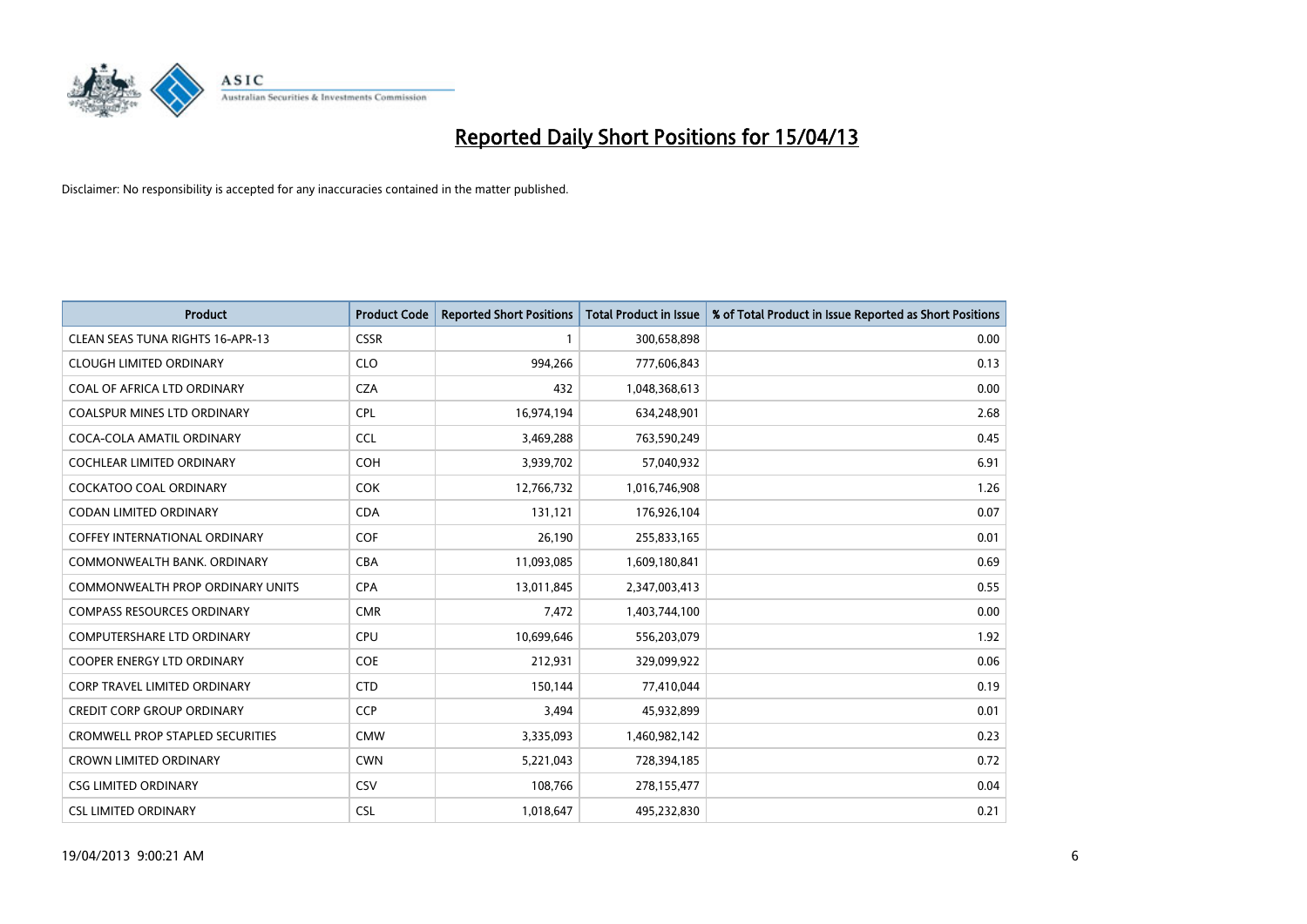

| <b>Product</b>                     | <b>Product Code</b> | <b>Reported Short Positions</b> | <b>Total Product in Issue</b> | % of Total Product in Issue Reported as Short Positions |
|------------------------------------|---------------------|---------------------------------|-------------------------------|---------------------------------------------------------|
| <b>CSR LIMITED ORDINARY</b>        | <b>CSR</b>          | 49,870,173                      | 506,000,315                   | 9.86                                                    |
| <b>CUDECO LIMITED ORDINARY</b>     | CDU                 | 3,486,109                       | 199,877,294                   | 1.74                                                    |
| DART ENERGY LTD ORDINARY           | <b>DTE</b>          | 13,714,567                      | 878,668,388                   | 1.56                                                    |
| DATA#3 LIMITED ORDINARY            | <b>DTL</b>          | 1,372                           | 153,974,950                   | 0.00                                                    |
| DAVID JONES LIMITED ORDINARY       | <b>DIS</b>          | 51,129,434                      | 531,788,775                   | 9.61                                                    |
| DECMIL GROUP LIMITED ORDINARY      | <b>DCG</b>          | 1,828,514                       | 168,203,219                   | 1.09                                                    |
| DEXUS PROPERTY GROUP STAPLED UNITS | <b>DXS</b>          | 11,389,897                      | 4,839,024,176                 | 0.24                                                    |
| DISCOVERY METALS LTD ORDINARY      | <b>DML</b>          | 7,983,182                       | 486,986,451                   | 1.64                                                    |
| DOMINO PIZZA ENTERPR ORDINARY      | <b>DMP</b>          | 248,439                         | 70,192,674                    | 0.35                                                    |
| DORAY MINERALS LTD ORDINARY        | <b>DRM</b>          | 57,921                          | 141,866,768                   | 0.04                                                    |
| DOWNER EDI LIMITED ORDINARY        | <b>DOW</b>          | 5,974,433                       | 429,100,296                   | 1.39                                                    |
| DRILLSEARCH ENERGY ORDINARY        | <b>DLS</b>          | 4,962,161                       | 427,353,371                   | 1.16                                                    |
| DUET GROUP STAPLED US PROHIBIT.    | <b>DUE</b>          | 13,577,039                      | 1,169,314,842                 | 1.16                                                    |
| DULUXGROUP LIMITED ORDINARY        | <b>DLX</b>          | 9,920,580                       | 374,507,181                   | 2.65                                                    |
| <b>DWS LTD ORDINARY</b>            | <b>DWS</b>          | 299,369                         | 132,362,763                   | 0.23                                                    |
| ECHO ENTERTAINMENT ORDINARY        | <b>EGP</b>          | 6,966,495                       | 825,672,730                   | 0.84                                                    |
| ELDERS LIMITED ORDINARY            | <b>ELD</b>          | 16,452,971                      | 448,598,480                   | 3.67                                                    |
| ELEMENTAL MINERALS ORDINARY        | <b>ELM</b>          | 33,456                          | 288,587,228                   | 0.01                                                    |
| ELEMENTOS LIMITED ORDINARY         | <b>ELT</b>          | 16                              | 149,531,420                   | 0.00                                                    |
| <b>EMECO HOLDINGS ORDINARY</b>     | EHL                 | 6,651,629                       | 599,675,707                   | 1.11                                                    |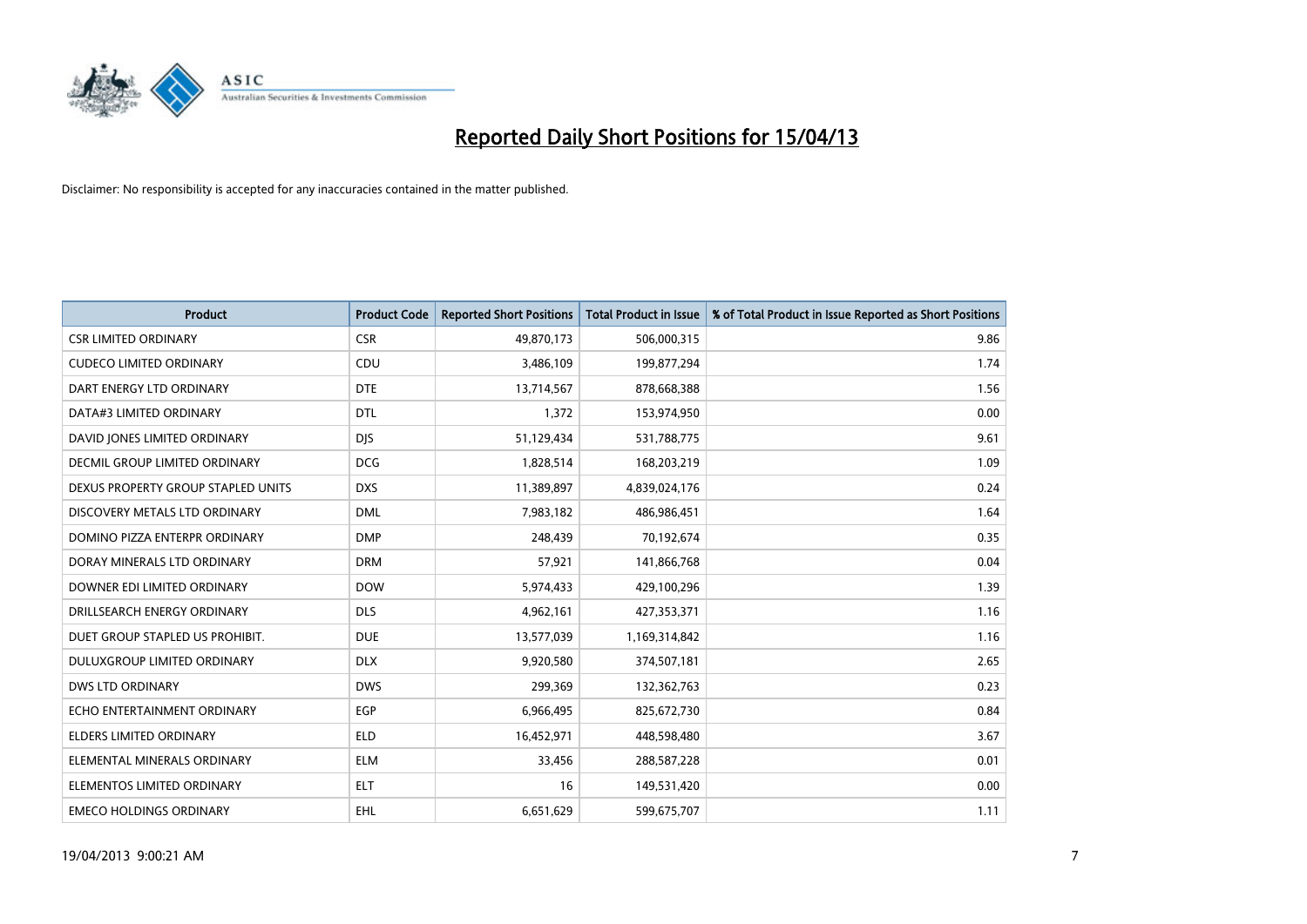

| <b>Product</b>                         | <b>Product Code</b> | <b>Reported Short Positions</b> | <b>Total Product in Issue</b> | % of Total Product in Issue Reported as Short Positions |
|----------------------------------------|---------------------|---------------------------------|-------------------------------|---------------------------------------------------------|
| <b>ENDEAVOUR MIN CORP CDI 1:1</b>      | <b>EVR</b>          | 197,311                         | 126,964,939                   | 0.16                                                    |
| ENERGY RESOURCES ORDINARY 'A'          | ERA                 | 8,636,804                       | 517,725,062                   | 1.67                                                    |
| <b>ENERGY WORLD CORPOR, ORDINARY</b>   | <b>EWC</b>          | 19,762,963                      | 1,734,166,672                 | 1.14                                                    |
| ENVESTRA LIMITED ORDINARY              | <b>ENV</b>          | 5,404,152                       | 1,603,333,497                 | 0.34                                                    |
| ETFS METALS. ETFS GOLD                 | GOLD                | 623                             | 4,044,937                     | 0.02                                                    |
| EVOLUTION MINING LTD ORDINARY          | <b>EVN</b>          | 17,970,482                      | 708,092,989                   | 2.54                                                    |
| FAIRFAX MEDIA LTD ORDINARY             | <b>FXI</b>          | 394,764,206                     | 2,351,955,725                 | 16.78                                                   |
| FANTASTIC HOLDINGS ORDINARY            | <b>FAN</b>          | 35,484                          | 102,739,538                   | 0.03                                                    |
| <b>FAR LTD ORDINARY</b>                | <b>FAR</b>          | 22,121,932                      | 2,499,846,742                 | 0.88                                                    |
| FEDERATION CNTRES ORD/UNIT STAPLED SEC | FDC                 | 5,365,301                       | 1,427,641,565                 | 0.38                                                    |
| FISHER & PAYKEL H. ORDINARY            | <b>FPH</b>          | 800,000                         | 542,619,874                   | 0.15                                                    |
| FKP PROPERTY GROUP STAPLED SECURITIES  | <b>FKP</b>          | 6,252,004                       | 321,578,705                   | 1.94                                                    |
| FLEETWOOD CORP ORDINARY                | <b>FWD</b>          | 4,174,490                       | 60,518,944                    | 6.90                                                    |
| FLETCHER BUILDING ORDINARY             | <b>FBU</b>          | 4,107,193                       | 684,793,538                   | 0.60                                                    |
| FLEXIGROUP LIMITED ORDINARY            | <b>FXL</b>          | 125,579                         | 287,869,669                   | 0.04                                                    |
| FLIGHT CENTRE ORDINARY                 | <b>FLT</b>          | 11,218,411                      | 100,414,455                   | 11.17                                                   |
| FLINDERS MINES LTD ORDINARY            | <b>FMS</b>          | 2,864,562                       | 1,821,300,404                 | 0.16                                                    |
| FOCUS MINERALS LTD ORDINARY            | <b>FML</b>          | 27,203,455                      | 8,822,771,352                 | 0.31                                                    |
| FONTERRA SHARE FUND ORDINARY UNITS     | <b>FSF</b>          | 469,225                         | 95,806,880                    | 0.49                                                    |
| <b>FORGE GROUP LIMITED ORDINARY</b>    | FGE                 | 316,556                         | 86,169,014                    | 0.37                                                    |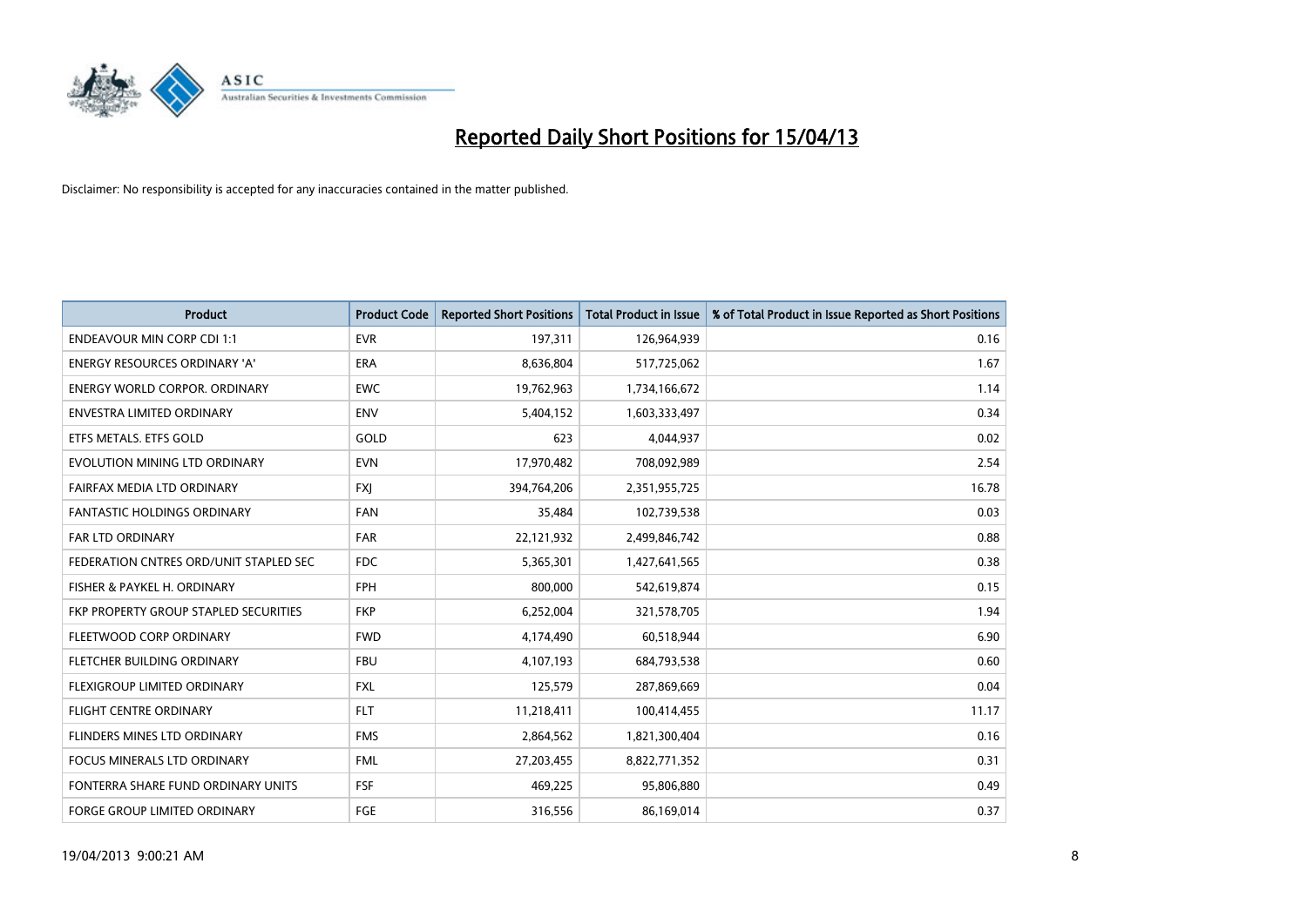

| <b>Product</b>                                   | <b>Product Code</b> | <b>Reported Short Positions</b> | <b>Total Product in Issue</b> | % of Total Product in Issue Reported as Short Positions |
|--------------------------------------------------|---------------------|---------------------------------|-------------------------------|---------------------------------------------------------|
| FORTESCUE METALS GRP ORDINARY                    | <b>FMG</b>          | 188,795,123                     | 3,113,798,659                 | 6.06                                                    |
| G.U.D. HOLDINGS ORDINARY                         | <b>GUD</b>          | 4,851,883                       | 71,341,319                    | 6.80                                                    |
| <b>G8 EDUCATION LIMITED ORDINARY</b>             | <b>GEM</b>          | 563,048                         | 270,940,348                   | 0.21                                                    |
| <b>GALAXY RESOURCES ORDINARY</b>                 | <b>GXY</b>          | 3,500,668                       | 584,355,501                   | 0.60                                                    |
| <b>GEODYNAMICS LIMITED ORDINARY</b>              | GDY                 | 850                             | 406,452,608                   | 0.00                                                    |
| <b>GINDALBIE METALS LTD ORDINARY</b>             | GBG                 | 36,048,065                      | 1,492,154,301                 | 2.42                                                    |
| <b>GOODMAN FIELDER. ORDINARY</b>                 | GFF                 | 47,286,596                      | 1,955,559,207                 | 2.42                                                    |
| <b>GOODMAN GROUP STAPLED</b>                     | <b>GMG</b>          | 9,129,510                       | 1,713,233,947                 | 0.53                                                    |
| <b>GPT GROUP STAPLED SEC.</b>                    | <b>GPT</b>          | 5,460,156                       | 1,768,731,729                 | 0.31                                                    |
| <b>GRAINCORP LIMITED A CLASS ORDINARY</b>        | <b>GNC</b>          | 1,933,063                       | 228,855,628                   | 0.84                                                    |
| <b>GRANGE RESOURCES. ORDINARY</b>                | GRR                 | 2,191,416                       | 1,156,492,195                 | 0.19                                                    |
| <b>GREENLAND MIN EN LTD ORDINARY</b>             | GGG                 | 4,912,166                       | 571,975,263                   | 0.86                                                    |
| <b>GROWTHPOINT PROPERTY ORD/UNIT STAPLED SEC</b> | GOZ                 | 138,685                         | 402,830,366                   | 0.03                                                    |
| <b>GRYPHON MINERALS LTD ORDINARY</b>             | GRY                 | 14,361,005                      | 400,464,983                   | 3.59                                                    |
| <b>GUILDFORD COAL LTD ORDINARY</b>               | <b>GUF</b>          | 1,671,025                       | 635,046,899                   | 0.26                                                    |
| <b>GUNNS LIMITED ORDINARY</b>                    | <b>GNS</b>          | 51,772,667                      | 848,401,559                   | 6.10                                                    |
| <b>GWA GROUP LTD ORDINARY</b>                    | GWA                 | 9,415,696                       | 306,533,770                   | 3.07                                                    |
| <b>HARVEY NORMAN ORDINARY</b>                    | <b>HVN</b>          | 91,299,256                      | 1,062,316,784                 | 8.59                                                    |
| HASTIE GROUP LIMITED ORDINARY                    | <b>HST</b>          | 210,891                         | 137,353,504                   | 0.15                                                    |
| <b>HENDERSON GROUP CDI 1:1</b>                   | <b>HGG</b>          | 3,284,431                       | 739,664,277                   | 0.44                                                    |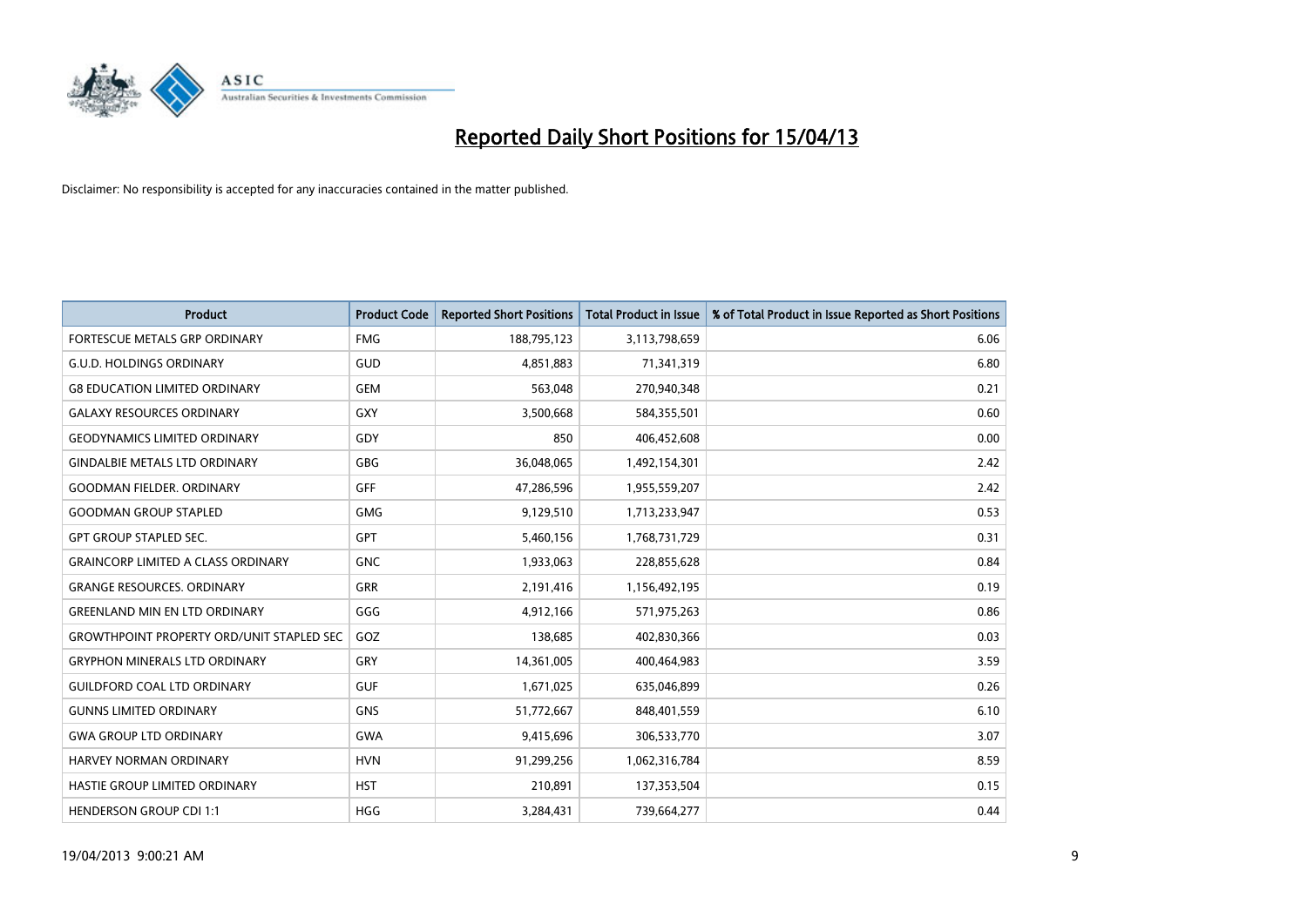

| <b>Product</b>                         | <b>Product Code</b> | <b>Reported Short Positions</b> | <b>Total Product in Issue</b> | % of Total Product in Issue Reported as Short Positions |
|----------------------------------------|---------------------|---------------------------------|-------------------------------|---------------------------------------------------------|
| HFA HOLDINGS LIMITED ORDINARY          | <b>HFA</b>          | 3,809                           | 117,332,831                   | 0.00                                                    |
| HILLGROVE RES LTD ORDINARY             | <b>HGO</b>          | 1,734,834                       | 1,022,760,221                 | 0.17                                                    |
| HILLS HOLDINGS LTD ORDINARY            | <b>HIL</b>          | 2,612,679                       | 246,500,444                   | 1.06                                                    |
| HORIZON OIL LIMITED ORDINARY           | <b>HZN</b>          | 55,426,845                      | 1,135,266,515                 | 4.88                                                    |
| <b>ICON ENERGY LIMITED ORDINARY</b>    | <b>ICN</b>          | 1,561,331                       | 533,391,210                   | 0.29                                                    |
| <b>IINET LIMITED ORDINARY</b>          | <b>IIN</b>          | 1,432,159                       | 161,238,847                   | 0.89                                                    |
| <b>ILUKA RESOURCES ORDINARY</b>        | ILU                 | 63,080,597                      | 418,700,517                   | 15.07                                                   |
| <b>IMDEX LIMITED ORDINARY</b>          | <b>IMD</b>          | 4,638,654                       | 210,473,188                   | 2.20                                                    |
| IMF (AUSTRALIA) LTD ORDINARY           | <b>IMF</b>          | 999,148                         | 123,201,716                   | 0.81                                                    |
| <b>INCITEC PIVOT ORDINARY</b>          | IPL                 | 29,280,246                      | 1,628,730,107                 | 1.80                                                    |
| INDEPENDENCE GROUP ORDINARY            | <b>IGO</b>          | 4,474,041                       | 232,882,535                   | 1.92                                                    |
| <b>INDOPHIL RESOURCES ORDINARY</b>     | <b>IRN</b>          | 1,262,169                       | 1,203,146,194                 | 0.10                                                    |
| INFIGEN ENERGY STAPLED SECURITIES      | <b>IFN</b>          | 3,302,938                       | 762,265,972                   | 0.43                                                    |
| <b>INSURANCE AUSTRALIA ORDINARY</b>    | IAG                 | 3,173,657                       | 2,079,034,021                 | 0.15                                                    |
| INTEGRATED RESEARCH ORDINARY           | IRI                 | 20,723                          | 168,359,453                   | 0.01                                                    |
| <b>INTREPID MINES ORDINARY</b>         | <b>IAU</b>          | 15,882,198                      | 555,707,647                   | 2.86                                                    |
| INVESTA OFFICE FUND STAPLED SECURITIES | <b>IOF</b>          | 1,747,001                       | 614,047,458                   | 0.28                                                    |
| <b>INVOCARE LIMITED ORDINARY</b>       | IVC.                | 1,064,106                       | 110,030,298                   | 0.97                                                    |
| ION LIMITED ORDINARY                   | <b>ION</b>          | 164,453                         | 256,365,105                   | 0.06                                                    |
| <b>IOOF HOLDINGS LTD ORDINARY</b>      | IFL                 | 2,147,888                       | 232,091,225                   | 0.93                                                    |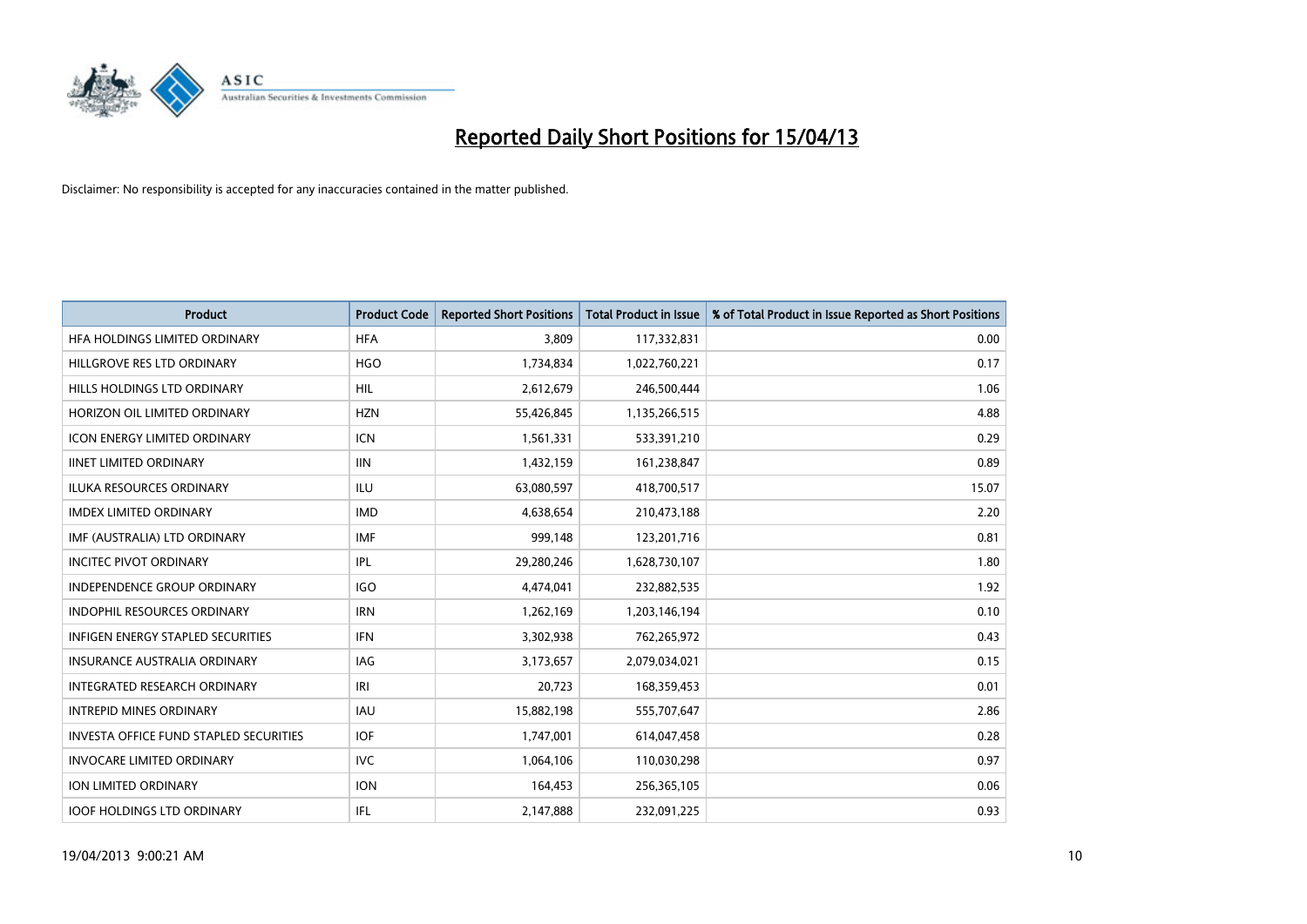

| <b>Product</b>                           | <b>Product Code</b> | <b>Reported Short Positions</b> | <b>Total Product in Issue</b> | % of Total Product in Issue Reported as Short Positions |
|------------------------------------------|---------------------|---------------------------------|-------------------------------|---------------------------------------------------------|
| <b>IRESS LIMITED ORDINARY</b>            | <b>IRE</b>          | 2,528,426                       | 128,620,231                   | 1.97                                                    |
| <b>IRON ORE HOLDINGS ORDINARY</b>        | <b>IOH</b>          | 16,649                          | 161,174,005                   | 0.01                                                    |
| <b>IVANHOE AUSTRALIA ORDINARY</b>        | <b>IVA</b>          | 1,532,162                       | 725,277,451                   | 0.21                                                    |
| JAMES HARDIE INDUST CHESS DEPOSITARY INT | <b>IHX</b>          | 6,253,730                       | 441,646,684                   | 1.42                                                    |
| <b>IB HI-FI LIMITED ORDINARY</b>         | <b>JBH</b>          | 18,471,590                      | 98,947,309                    | 18.67                                                   |
| <b>JUMBO INTERACTIVE ORDINARY</b>        | JIN.                | 17,924                          | 43,552,560                    | 0.04                                                    |
| <b>JUPITER MINES ORDINARY</b>            | <b>IMS</b>          | 30                              | 2,281,835,383                 | 0.00                                                    |
| <b>KAGARA LTD ORDINARY</b>               | KZL                 | 3,008,926                       | 798,953,117                   | 0.38                                                    |
| KAROON GAS AUSTRALIA ORDINARY            | <b>KAR</b>          | 1,014,936                       | 221,420,769                   | 0.46                                                    |
| KATHMANDU HOLD LTD ORDINARY              | <b>KMD</b>          | 158,612                         | 200,215,894                   | 0.08                                                    |
| <b>KBL MINING LIMITED ORDINARY</b>       | <b>KBL</b>          | 1,820                           | 293,535,629                   | 0.00                                                    |
| KINGSGATE CONSOLID. ORDINARY             | <b>KCN</b>          | 12,626,861                      | 151,828,173                   | 8.32                                                    |
| KINGSROSE MINING LTD ORDINARY            | <b>KRM</b>          | 314,562                         | 291,959,871                   | 0.11                                                    |
| LEIGHTON HOLDINGS ORDINARY               | LEI                 | 8,066,808                       | 337,230,813                   | 2.39                                                    |
| LEND LEASE GROUP UNIT/ORD STAPLED        | <b>LLC</b>          | 5,431,612                       | 575,508,314                   | 0.94                                                    |
| LINC ENERGY LTD ORDINARY                 | <b>LNC</b>          | 15,070,225                      | 517,770,424                   | 2.91                                                    |
| LION SELECTION GRP ORDINARY              | <b>LSX</b>          | 36                              | 88,031,572                    | 0.00                                                    |
| LYCOPODIUM LIMITED ORDINARY              | <b>LYL</b>          | 371                             | 38,955,103                    | 0.00                                                    |
| LYNAS CORPORATION ORDINARY               | <b>LYC</b>          | 201,721,369                     | 1,960,801,292                 | 10.29                                                   |
| M2 TELECOMMUNICATION ORDINARY            | <b>MTU</b>          | 6,848,997                       | 158,559,583                   | 4.32                                                    |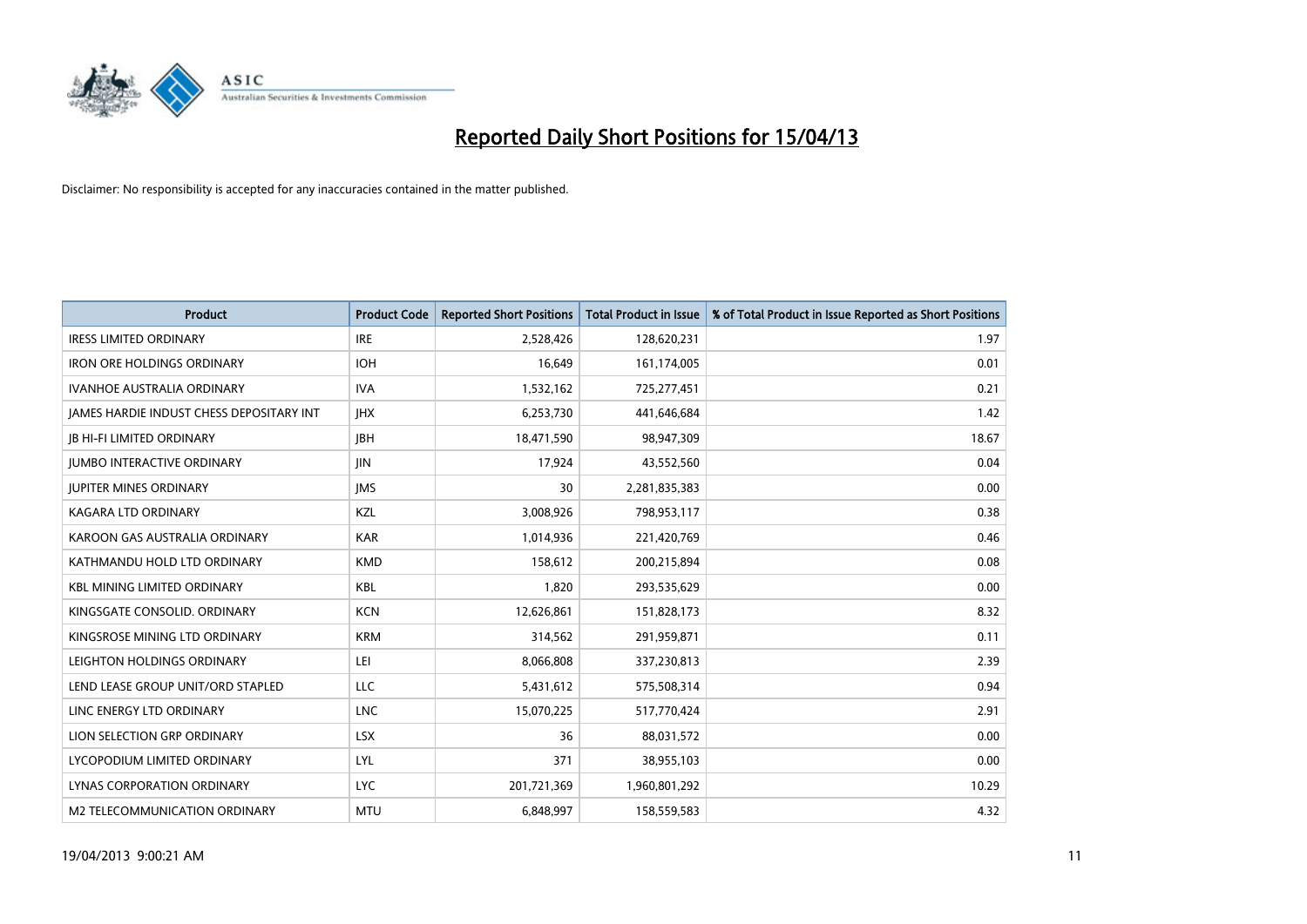

| <b>Product</b>                        | <b>Product Code</b> | <b>Reported Short Positions</b> | <b>Total Product in Issue</b> | % of Total Product in Issue Reported as Short Positions |
|---------------------------------------|---------------------|---------------------------------|-------------------------------|---------------------------------------------------------|
| <b>MACA LIMITED ORDINARY</b>          | <b>MLD</b>          | 10                              | 172,500,000                   | 0.00                                                    |
| <b>MACMAHON HOLDINGS ORDINARY</b>     | <b>MAH</b>          | 13,097,010                      | 1,261,699,966                 | 1.04                                                    |
| MACO ATLAS ROADS GRP ORDINARY STAPLED | <b>MQA</b>          | 18,056,783                      | 478,531,436                   | 3.77                                                    |
| MACQUARIE GROUP LTD ORDINARY          | <b>MOG</b>          | 3,206,992                       | 339,506,578                   | 0.94                                                    |
| MAGELLAN FIN GRP LTD ORDINARY         | <b>MFG</b>          | 789,821                         | 152,777,919                   | 0.52                                                    |
| <b>MATRIX C &amp; E LTD ORDINARY</b>  | <b>MCE</b>          | 3,522,005                       | 94,555,428                    | 3.72                                                    |
| <b>MAVERICK DRILLING ORDINARY</b>     | <b>MAD</b>          | 11,177,126                      | 452,726,751                   | 2.47                                                    |
| MAYNE PHARMA LTD ORDINARY             | <b>MYX</b>          | 200,962                         | 562,956,475                   | 0.04                                                    |
| MCMILLAN SHAKESPEARE ORDINARY         | <b>MMS</b>          | 333,946                         | 74,523,965                    | 0.45                                                    |
| MCPHERSON'S LTD ORDINARY              | <b>MCP</b>          | 3,648                           | 84,015,724                    | 0.00                                                    |
| MEDUSA MINING LTD ORDINARY            | MML                 | 3,883,623                       | 188,903,911                   | 2.06                                                    |
| MELBOURNE IT LIMITED ORDINARY         | <b>MLB</b>          | 316,059                         | 82,451,363                    | 0.38                                                    |
| MEO AUSTRALIA LTD ORDINARY            | <b>MEO</b>          | 426,730                         | 627,264,587                   | 0.07                                                    |
| <b>MERMAID MARINE ORDINARY</b>        | <b>MRM</b>          | 857,098                         | 227,935,608                   | 0.38                                                    |
| MESOBLAST LIMITED ORDINARY            | <b>MSB</b>          | 17,915,797                      | 314,811,301                   | 5.69                                                    |
| METALS X LIMITED ORDINARY             | <b>MLX</b>          | 77,960                          | 1,651,766,110                 | 0.00                                                    |
| METCASH LIMITED ORDINARY              | <b>MTS</b>          | 99,593,128                      | 880,704,786                   | 11.31                                                   |
| METMINCO LIMITED ORDINARY             | <b>MNC</b>          | 15,276                          | 1,749,543,023                 | 0.00                                                    |
| MICLYN EXP OFFSHR ORDINARY            | <b>MIO</b>          | 350,671                         | 278,639,188                   | 0.13                                                    |
| MILTON CORPORATION ORDINARY           | <b>MLT</b>          | 12,800                          | 122,147,119                   | 0.01                                                    |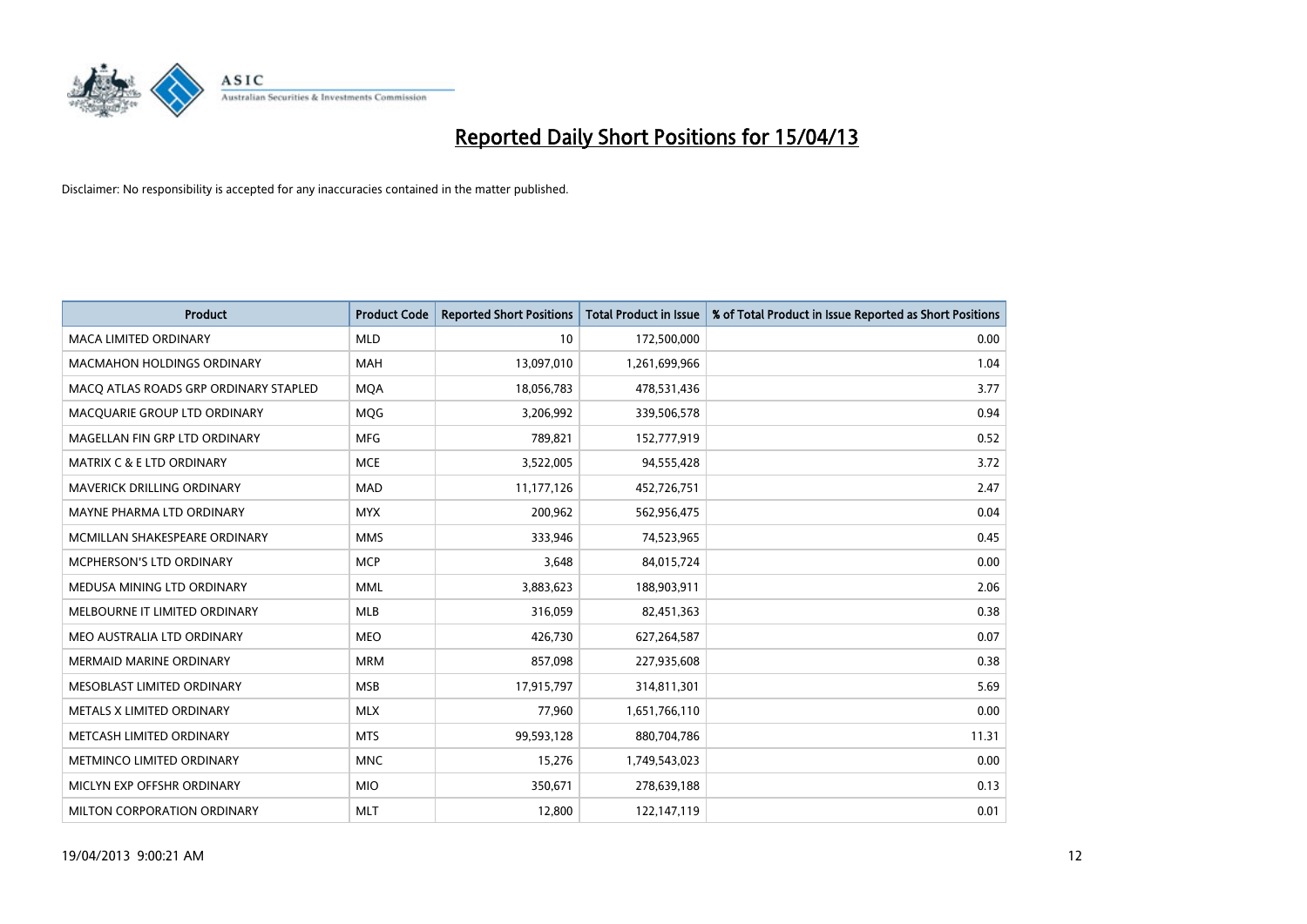

| <b>Product</b>                    | <b>Product Code</b> | <b>Reported Short Positions</b> | <b>Total Product in Issue</b> | % of Total Product in Issue Reported as Short Positions |
|-----------------------------------|---------------------|---------------------------------|-------------------------------|---------------------------------------------------------|
| MINCOR RESOURCES NL ORDINARY      | <b>MCR</b>          | 2,433,634                       | 188,208,274                   | 1.29                                                    |
| MINERA GOLD LTD ORDINARY          | <b>MIZ</b>          | 100,000                         | 466,922,122                   | 0.02                                                    |
| MINERAL DEPOSITS ORDINARY         | <b>MDL</b>          | 1,857,748                       | 83,538,786                    | 2.22                                                    |
| MINERAL RESOURCES. ORDINARY       | <b>MIN</b>          | 3,856,628                       | 185,724,169                   | 2.08                                                    |
| MIRABELA NICKEL LTD ORDINARY      | <b>MBN</b>          | 18,074,531                      | 876,765,094                   | 2.06                                                    |
| MIRVAC GROUP STAPLED SECURITIES   | <b>MGR</b>          | 7,055,468                       | 3,426,028,367                 | 0.21                                                    |
| MOLOPO ENERGY LTD ORDINARY        | <b>MPO</b>          | 1,038,277                       | 246,371,894                   | 0.42                                                    |
| MONADELPHOUS GROUP ORDINARY       | <b>MND</b>          | 9,647,026                       | 90,940,258                    | 10.61                                                   |
| MORTGAGE CHOICE LTD ORDINARY      | MOC                 | 1,495,844                       | 123,431,282                   | 1.21                                                    |
| <b>MOUNT GIBSON IRON ORDINARY</b> | <b>MGX</b>          | 12,525,223                      | 1,090,584,232                 | 1.15                                                    |
| MULTIPLEX SITES SITES             | <b>MXUPA</b>        | 1,002                           | 4,500,000                     | 0.02                                                    |
| MURCHISON METALS LTD ORDINARY     | <b>MMX</b>          | 3,754,542                       | 450,497,346                   | 0.83                                                    |
| MY NET FONE LIMITED ORDINARY      | <b>MNF</b>          | 4,813                           | 62,250,215                    | 0.01                                                    |
| MYER HOLDINGS LTD ORDINARY        | <b>MYR</b>          | 81,504,204                      | 583,594,551                   | 13.97                                                   |
| <b>MYSTATE LIMITED ORDINARY</b>   | <b>MYS</b>          | 41,047                          | 87,117,374                    | 0.05                                                    |
| NATIONAL AUST. BANK ORDINARY      | <b>NAB</b>          | 12,773,432                      | 2,342,421,436                 | 0.55                                                    |
| NAVITAS LIMITED ORDINARY          | <b>NVT</b>          | 13,340,919                      | 375,367,918                   | 3.55                                                    |
| NEON ENERGY LIMITED ORDINARY      | <b>NEN</b>          | 2,934,110                       | 549,844,091                   | 0.53                                                    |
| NEW HOPE CORPORATION ORDINARY     | <b>NHC</b>          | 2,439,998                       | 830,563,352                   | 0.29                                                    |
| NEW STANDARD ENERGY ORDINARY      | <b>NSE</b>          | 505,295                         | 305,331,847                   | 0.17                                                    |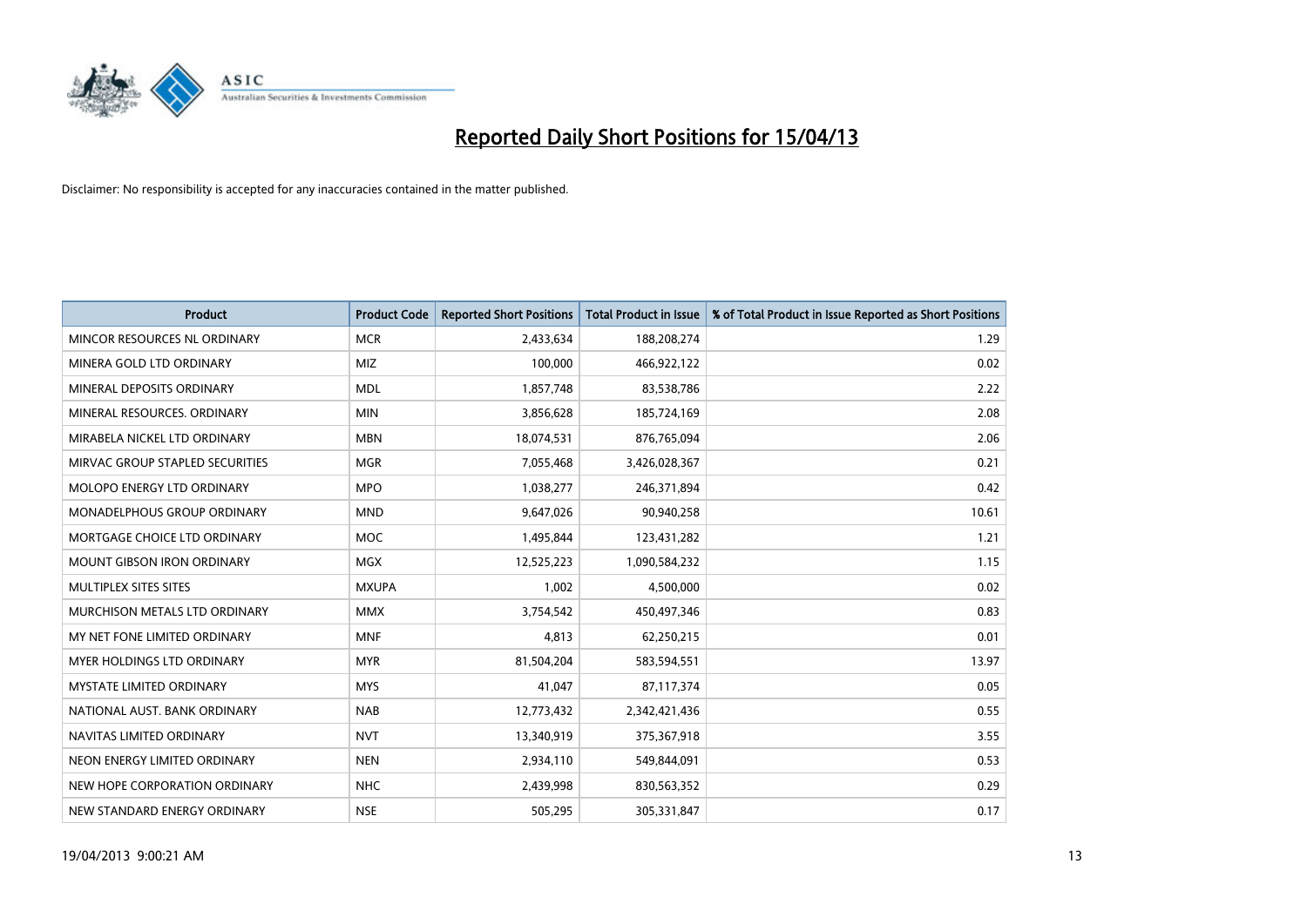

| <b>Product</b>                        | <b>Product Code</b> | <b>Reported Short Positions</b> | <b>Total Product in Issue</b> | % of Total Product in Issue Reported as Short Positions |
|---------------------------------------|---------------------|---------------------------------|-------------------------------|---------------------------------------------------------|
| NEWCREST MINING ORDINARY              | <b>NCM</b>          | 7,345,660                       | 765,906,839                   | 0.96                                                    |
| NEWS CORP A NON-VOTING CDI            | <b>NWSLV</b>        | 2,414,813                       | 1,520,642,923                 | 0.16                                                    |
| NEWS CORP B VOTING CDI                | <b>NWS</b>          | 1,173,380                       | 798,520,953                   | 0.15                                                    |
| NEXTDC LIMITED ORDINARY               | <b>NXT</b>          | 4,919,756                       | 172,602,288                   | 2.85                                                    |
| NEXUS ENERGY LIMITED ORDINARY         | <b>NXS</b>          | 11,342,389                      | 1,329,821,159                 | 0.85                                                    |
| NIB HOLDINGS LIMITED ORDINARY         | <b>NHF</b>          | 3,077                           | 439,004,182                   | 0.00                                                    |
| NIDO PETROLEUM ORDINARY               | <b>NDO</b>          | 105,313                         | 2,044,984,301                 | 0.01                                                    |
| NOBLE MINERAL RES ORDINARY            | <b>NMG</b>          | 2,528,936                       | 666,397,952                   | 0.38                                                    |
| NORFOLK GROUP ORDINARY                | <b>NFK</b>          | 50                              | 158,890,730                   | 0.00                                                    |
| NORTHERN IRON LTD ORDINARY            | <b>NFE</b>          | 1,913,526                       | 484,405,314                   | 0.40                                                    |
| NORTHERN STAR ORDINARY                | <b>NST</b>          | 4,171,130                       | 424,277,027                   | 0.98                                                    |
| NRW HOLDINGS LIMITED ORDINARY         | <b>NWH</b>          | 13,496,701                      | 278,888,011                   | 4.84                                                    |
| NUCOAL RESOURCES LTD ORDINARY         | <b>NCR</b>          | 250,000                         | 768,612,354                   | 0.03                                                    |
| NUFARM LIMITED ORDINARY               | <b>NUF</b>          | 11,967,705                      | 262,796,891                   | 4.55                                                    |
| OCEANAGOLD CORP. CHESS DEPOSITARY INT | <b>OGC</b>          | 342,826                         | 293,517,918                   | 0.12                                                    |
| OIL SEARCH LTD ORDINARY               | OSH                 | 23,218,884                      | 1,338,243,530                 | 1.74                                                    |
| OM HOLDINGS LIMITED ORDINARY          | OMH                 | 3,691,625                       | 673,423,337                   | 0.55                                                    |
| ORICA LIMITED ORDINARY                | ORI                 | 4,592,488                       | 366,868,401                   | 1.25                                                    |
| ORIGIN ENERGY ORDINARY                | <b>ORG</b>          | 16,949,463                      | 1,097,938,465                 | 1.54                                                    |
| OROCOBRE LIMITED ORDINARY             | <b>ORE</b>          | 661,134                         | 117,745,140                   | 0.56                                                    |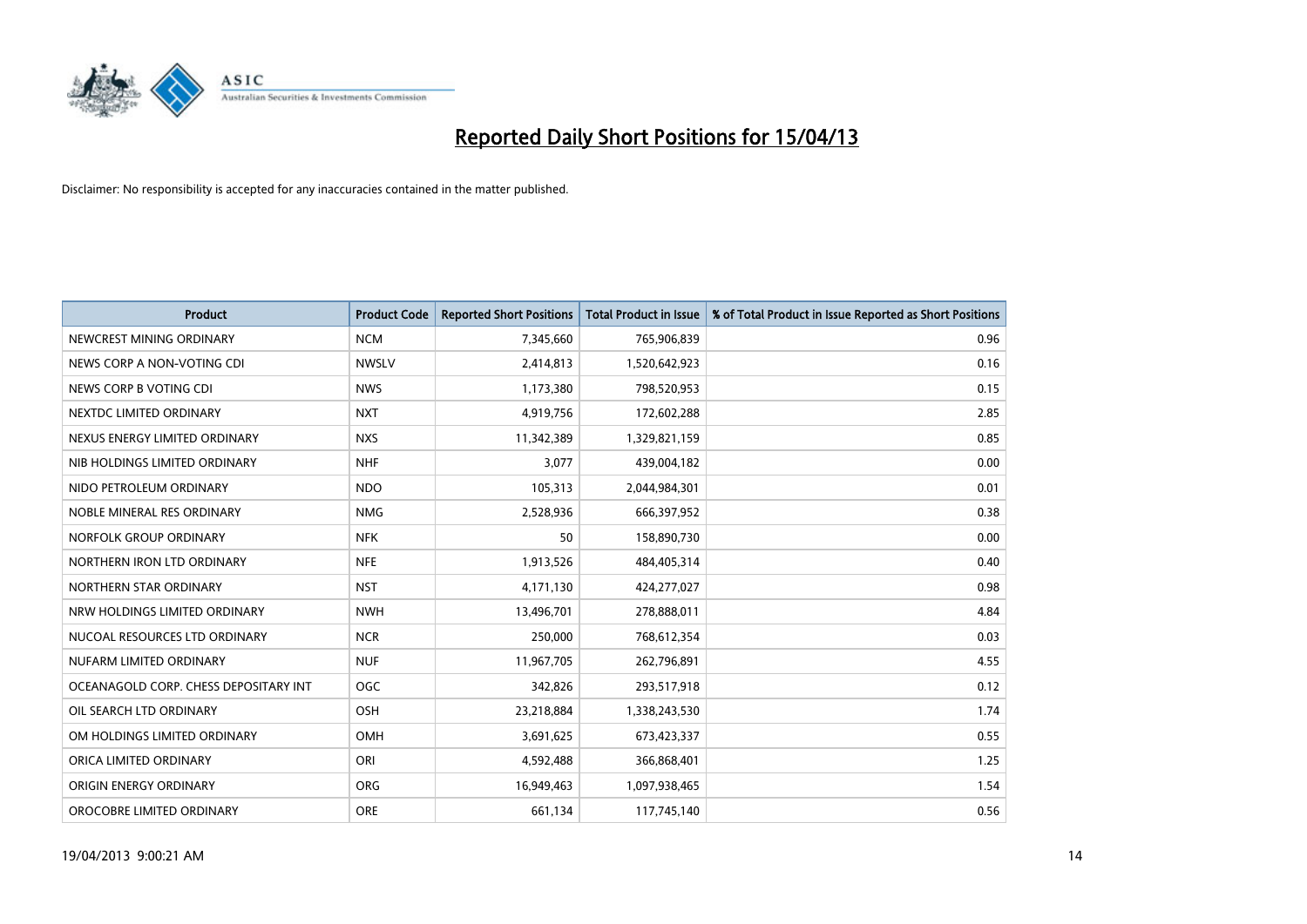

| <b>Product</b>               | <b>Product Code</b> | <b>Reported Short Positions</b> | <b>Total Product in Issue</b> | % of Total Product in Issue Reported as Short Positions |
|------------------------------|---------------------|---------------------------------|-------------------------------|---------------------------------------------------------|
| OROTONGROUP LIMITED ORDINARY | ORL                 | 110,330                         | 40,880,902                    | 0.27                                                    |
| ORPHEUS ENERGY LTD ORDINARY  | <b>OEG</b>          | 67.200                          | 130,475,919                   | 0.05                                                    |
| OZ MINERALS ORDINARY         | OZL                 | 17,278,023                      | 303,470,022                   | 5.69                                                    |
| PACIFIC BRANDS ORDINARY      | <b>PBG</b>          | 15,764,152                      | 912,915,695                   | 1.73                                                    |
| PALADIN ENERGY LTD ORDINARY  | <b>PDN</b>          | 120,635,554                     | 837,187,808                   | 14.41                                                   |
| PANAUST LIMITED ORDINARY     | <b>PNA</b>          | 6,671,452                       | 615,911,205                   | 1.08                                                    |
| PANORAMIC RESOURCES ORDINARY | PAN                 | 1,876,421                       | 256,899,729                   | 0.73                                                    |
| PAPERLINX LIMITED ORDINARY   | <b>PPX</b>          | 67,945                          | 609,280,761                   | 0.01                                                    |
| PAPILLON RES LTD ORDINARY    | <b>PIR</b>          | 2,257,218                       | 336,978,210                   | 0.67                                                    |
| PATTIES FOODS LTD ORDINARY   | PFL                 | 4,605                           | 139,065,639                   | 0.00                                                    |
| PEET LIMITED ORDINARY        | <b>PPC</b>          | 4,679,997                       | 321,013,141                   | 1.46                                                    |
| PERILYA LIMITED ORDINARY     | PEM                 | 514                             | 769,316,426                   | 0.00                                                    |
| PERPETUAL LIMITED ORDINARY   | <b>PPT</b>          | 2,132,619                       | 41,980,678                    | 5.08                                                    |
| PERSEUS MINING LTD ORDINARY  | <b>PRU</b>          | 26,656,302                      | 457,962,088                   | 5.82                                                    |
| PHARMAXIS LTD ORDINARY       | <b>PXS</b>          | 14,042,676                      | 308,543,389                   | 4.55                                                    |
| PLATINUM ASSET ORDINARY      | <b>PTM</b>          | 6,989,370                       | 561,347,878                   | 1.25                                                    |
| PLATINUM AUSTRALIA ORDINARY  | <b>PLA</b>          | 836,127                         | 504,968,043                   | 0.17                                                    |
| PMI GOLD CORP CDI 1:1        | <b>PVM</b>          | 232,274                         | 146,516,845                   | 0.16                                                    |
| PMP LIMITED ORDINARY         | <b>PMP</b>          | 178,840                         | 323,781,124                   | 0.06                                                    |
| PRANA BIOTECHNOLOGY ORDINARY | PBT                 | 302,080                         | 371,239,938                   | 0.08                                                    |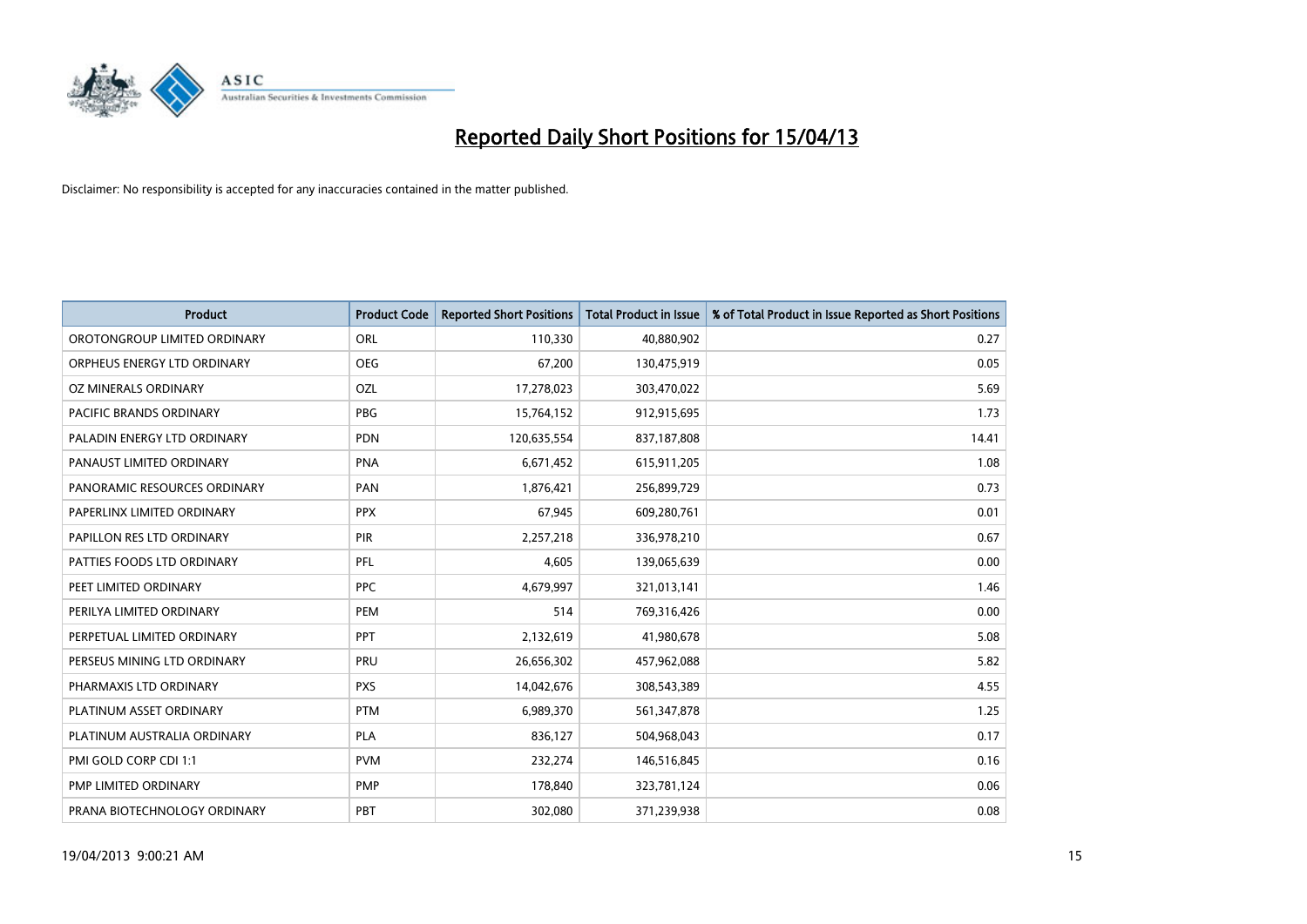

| <b>Product</b>                    | <b>Product Code</b> | <b>Reported Short Positions</b> | <b>Total Product in Issue</b> | % of Total Product in Issue Reported as Short Positions |
|-----------------------------------|---------------------|---------------------------------|-------------------------------|---------------------------------------------------------|
| PREMIER INVESTMENTS ORDINARY      | <b>PMV</b>          | 487,391                         | 155,260,478                   | 0.31                                                    |
| PRIMA BIOMED LTD ORDINARY         | <b>PRR</b>          | 767,755                         | 1,066,063,388                 | 0.07                                                    |
| PRIMARY HEALTH CARE ORDINARY      | <b>PRY</b>          | 16,279,080                      | 502,983,554                   | 3.24                                                    |
| PROGRAMMED ORDINARY               | <b>PRG</b>          | 233,772                         | 118,179,696                   | 0.20                                                    |
| PURA VIDA ENERGY NL ORDINARY      | <b>PVD</b>          | 157,040                         | 59,983,514                    | 0.26                                                    |
| <b>QANTAS AIRWAYS ORDINARY</b>    | QAN                 | 24,231,872                      | 2,241,945,788                 | 1.08                                                    |
| OBE INSURANCE GROUP ORDINARY      | <b>OBE</b>          | 49,836,580                      | 1,200,002,952                 | 4.15                                                    |
| <b>QLD MINING CORP ORDINARY</b>   | <b>OMN</b>          | 1,050,000                       | 869,999,817                   | 0.12                                                    |
| ORXPHARMA LTD ORDINARY            | <b>QRX</b>          | 130,696                         | 144,644,706                   | 0.09                                                    |
| <b>QUBE HOLDINGS LTD ORDINARY</b> | <b>QUB</b>          | 14,458,241                      | 926,489,845                   | 1.56                                                    |
| RAMELIUS RESOURCES ORDINARY       | <b>RMS</b>          | 5,839,692                       | 337,586,949                   | 1.73                                                    |
| RAMSAY HEALTH CARE ORDINARY       | <b>RHC</b>          | 1,636,812                       | 202,081,252                   | 0.81                                                    |
| RANGE RESOURCES LTD ORDINARY      | <b>RRS</b>          | 44,458                          | 2,567,810,783                 | 0.00                                                    |
| <b>RCR TOMLINSON ORDINARY</b>     | <b>RCR</b>          | 74,804                          | 132,431,265                   | 0.06                                                    |
| <b>REA GROUP ORDINARY</b>         | <b>REA</b>          | 78,850                          | 131,714,699                   | 0.06                                                    |
| RECKON LIMITED ORDINARY           | <b>RKN</b>          | 451,770                         | 129,488,015                   | 0.35                                                    |
| RED 5 LIMITED ORDINARY            | <b>RED</b>          | 769,633                         | 135,488,008                   | 0.57                                                    |
| <b>RED FORK ENERGY ORDINARY</b>   | <b>RFE</b>          | 5,879,441                       | 384,951,719                   | 1.53                                                    |
| REDBANK ENERGY LTD ORDINARY       | <b>AEI</b>          | 13                              | 786,287                       | 0.00                                                    |
| REDFLEX HOLDINGS ORDINARY         | <b>RDF</b>          | $\mathbf{1}$                    | 110,762,310                   | 0.00                                                    |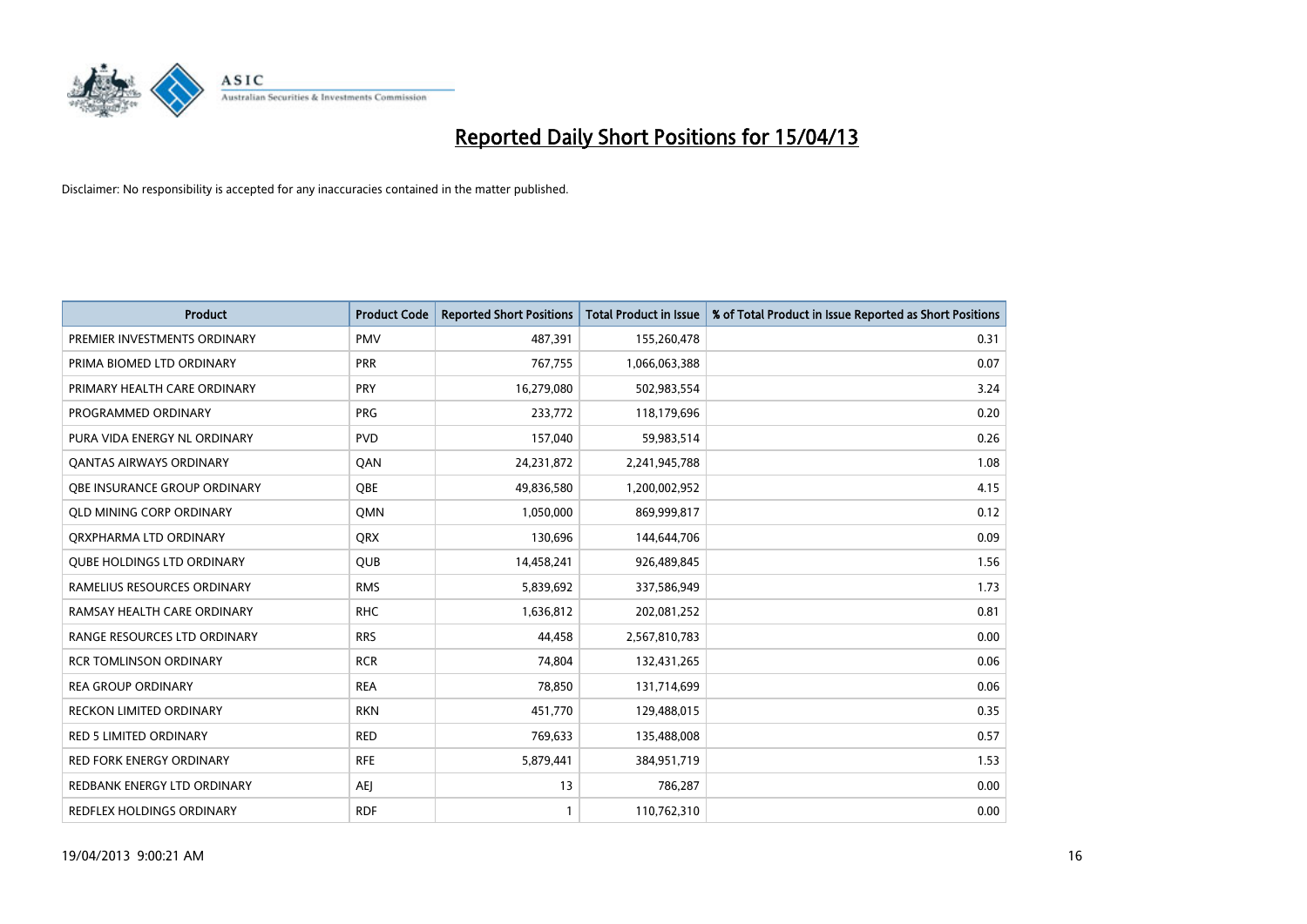

| <b>Product</b>                      | <b>Product Code</b> | <b>Reported Short Positions</b> | Total Product in Issue | % of Total Product in Issue Reported as Short Positions |
|-------------------------------------|---------------------|---------------------------------|------------------------|---------------------------------------------------------|
| REECE AUSTRALIA LTD. ORDINARY       | <b>REH</b>          | 579                             | 99,600,000             | 0.00                                                    |
| <b>REGIS RESOURCES ORDINARY</b>     | <b>RRL</b>          | 7,973,861                       | 474,413,655            | 1.68                                                    |
| RESMED INC CDI 10:1                 | <b>RMD</b>          | 13,749,718                      | 1,556,242,300          | 0.88                                                    |
| <b>RESOLUTE MINING ORDINARY</b>     | <b>RSG</b>          | 2,037,202                       | 643,094,224            | 0.32                                                    |
| <b>RESOURCE GENERATION ORDINARY</b> | <b>RES</b>          | 73                              | 284,698,002            | 0.00                                                    |
| RETAIL FOOD GROUP ORDINARY          | <b>RFG</b>          | 223,207                         | 130,227,856            | 0.17                                                    |
| REVERSE CORP LIMITED ORDINARY       | <b>REF</b>          | 100                             | 92,382,175             | 0.00                                                    |
| REX MINERALS LIMITED ORDINARY       | <b>RXM</b>          | 2,565,170                       | 188,907,284            | 1.36                                                    |
| <b>RHG LIMITED ORDINARY</b>         | <b>RHG</b>          | 40,546                          | 308,483,177            | 0.01                                                    |
| <b>RIALTO ENERGY ORDINARY</b>       | <b>RIA</b>          | 346,685                         | 682,929,991            | 0.05                                                    |
| <b>RIDLEY CORPORATION ORDINARY</b>  | <b>RIC</b>          | 1,208,445                       | 307,817,071            | 0.39                                                    |
| RIO TINTO LIMITED ORDINARY          | <b>RIO</b>          | 12,228,300                      | 435,758,720            | 2.81                                                    |
| ROC OIL COMPANY ORDINARY            | <b>ROC</b>          | 1,817,021                       | 683,235,552            | 0.27                                                    |
| <b>RURALCO HOLDINGS ORDINARY</b>    | <b>RHL</b>          | 12,000                          | 55,019,284             | 0.02                                                    |
| SAI GLOBAL LIMITED ORDINARY         | SAI                 | 11,102,477                      | 209,019,442            | 5.31                                                    |
| SALMAT LIMITED ORDINARY             | <b>SLM</b>          | 59,081                          | 159,812,799            | 0.04                                                    |
| SAMSON OIL & GAS LTD ORDINARY       | SSN                 | 3,809,000                       | 2,114,831,858          | 0.18                                                    |
| SANDFIRE RESOURCES ORDINARY         | <b>SFR</b>          | 2,821,364                       | 153,650,968            | 1.84                                                    |
| <b>SANTOS LTD ORDINARY</b>          | <b>STO</b>          | 2,856,591                       | 964,265,654            | 0.30                                                    |
| SARACEN MINERAL ORDINARY            | SAR                 | 10,533,857                      | 595,263,186            | 1.77                                                    |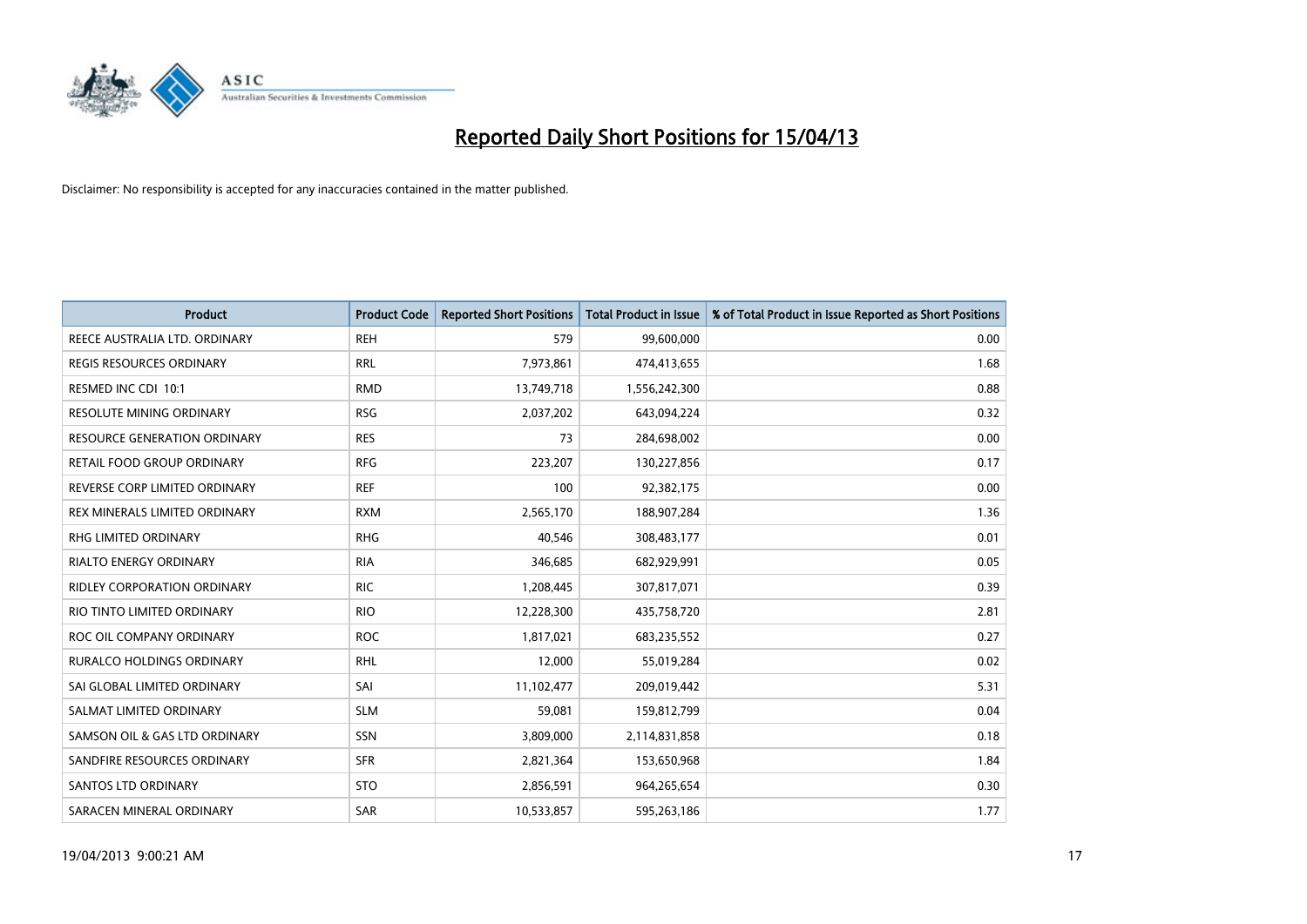

| <b>Product</b>                           | <b>Product Code</b> | <b>Reported Short Positions</b> | <b>Total Product in Issue</b> | % of Total Product in Issue Reported as Short Positions |
|------------------------------------------|---------------------|---------------------------------|-------------------------------|---------------------------------------------------------|
| SCA PROPERTY GROUP STAPLED SECURITIES    | <b>SCP</b>          | 32,281,235                      | 585,455,114                   | 5.51                                                    |
| SEDGMAN LIMITED ORDINARY                 | <b>SDM</b>          | 430,181                         | 220,368,310                   | 0.20                                                    |
| SEEK LIMITED ORDINARY                    | <b>SEK</b>          | 12,928,883                      | 337,833,019                   | 3.83                                                    |
| SELECT HARVESTS ORDINARY                 | <b>SHV</b>          | 8,303                           | 57,151,112                    | 0.01                                                    |
| SENEX ENERGY LIMITED ORDINARY            | <b>SXY</b>          | 14,240,918                      | 1,140,804,837                 | 1.25                                                    |
| SERVCORP LIMITED ORDINARY                | SRV                 | 180                             | 98,432,275                    | 0.00                                                    |
| SERVICE STREAM ORDINARY                  | SSM                 | 585,298                         | 283,418,867                   | 0.21                                                    |
| SEVEN GROUP HOLDINGS ORDINARY            | <b>SVW</b>          | 1,329,749                       | 308,160,281                   | 0.43                                                    |
| SEVEN WEST MEDIA LTD ORDINARY            | <b>SWM</b>          | 18,674,472                      | 999,160,872                   | 1.87                                                    |
| SIGMA PHARMACEUTICAL ORDINARY            | <b>SIP</b>          | 9,656,685                       | 1,162,669,614                 | 0.83                                                    |
| SILEX SYSTEMS ORDINARY                   | <b>SLX</b>          | 1,591,760                       | 170,232,464                   | 0.94                                                    |
| SILVER CHEF LIMITED ORDINARY             | SIV                 | 14,208                          | 28,762,745                    | 0.05                                                    |
| SILVER LAKE RESOURCE ORDINARY            | <b>SLR</b>          | 4,892,186                       | 379,048,750                   | 1.29                                                    |
| SIMS METAL MGMT LTD ORDINARY             | SGM                 | 14,498,110                      | 204,309,387                   | 7.10                                                    |
| SINGAPORE TELECOMM. CHESS DEPOSITARY INT | SGT                 | 1,061,597                       | 194,460,137                   | 0.55                                                    |
| SIRIUS RESOURCES NL ORDINARY             | <b>SIR</b>          | 913,324                         | 224,620,167                   | 0.41                                                    |
| SIRTEX MEDICAL ORDINARY                  | <b>SRX</b>          | 565,176                         | 55,768,136                    | 1.01                                                    |
| SKILLED GROUP LTD ORDINARY               | <b>SKE</b>          | 4,221,443                       | 233,533,526                   | 1.81                                                    |
| SKYCITY ENT GRP LTD ORDINARY             | <b>SKC</b>          | 160,000                         | 576,958,340                   | 0.03                                                    |
| <b>SLATER &amp; GORDON ORDINARY</b>      | SGH                 | 2,713                           | 170,537,215                   | 0.00                                                    |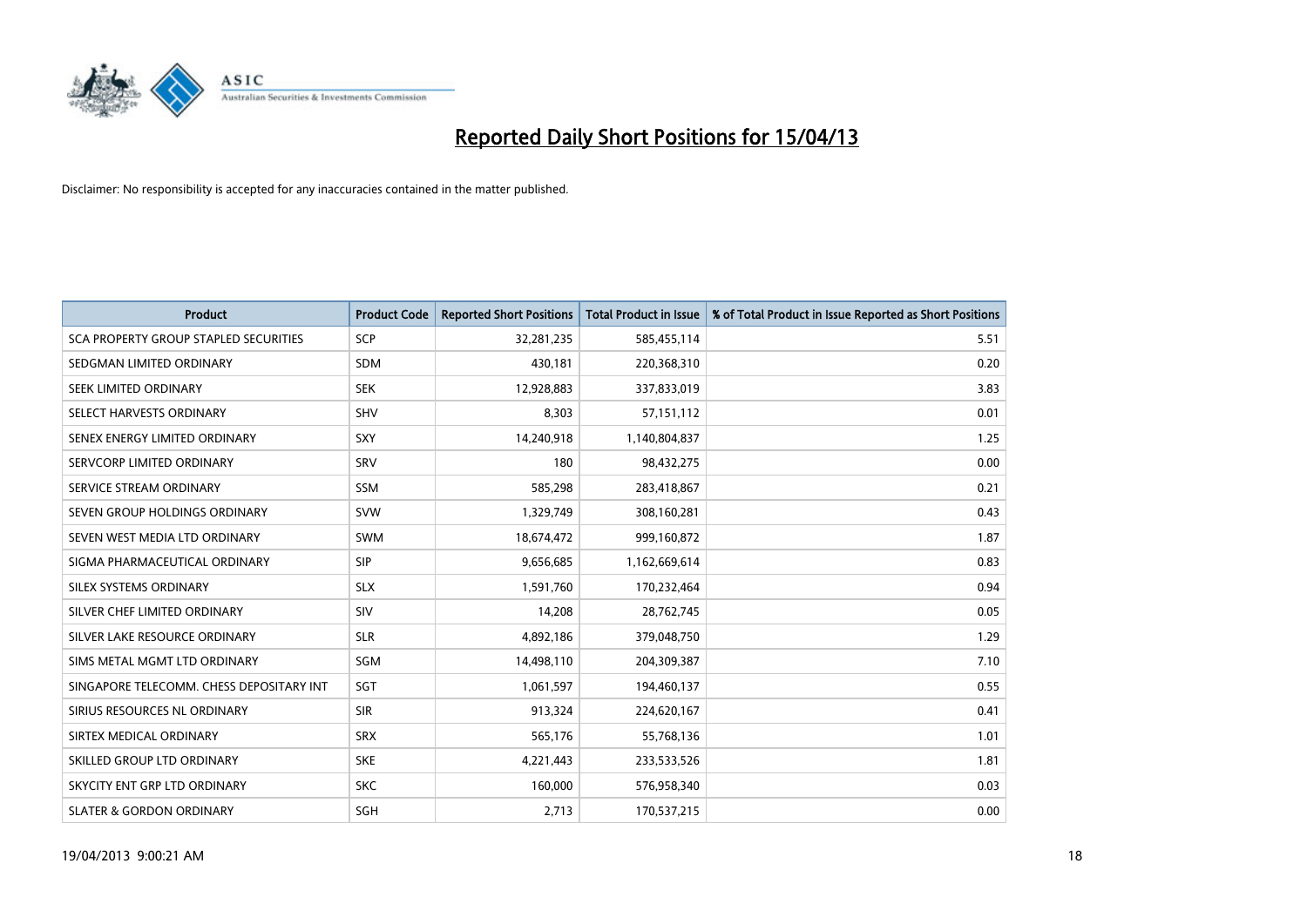

| <b>Product</b>                           | <b>Product Code</b> | <b>Reported Short Positions</b> | <b>Total Product in Issue</b> | % of Total Product in Issue Reported as Short Positions |
|------------------------------------------|---------------------|---------------------------------|-------------------------------|---------------------------------------------------------|
| SMS MANAGEMENT, ORDINARY                 | <b>SMX</b>          | 2,333,842                       | 69,378,477                    | 3.36                                                    |
| SONIC HEALTHCARE ORDINARY                | <b>SHL</b>          | 8,886,924                       | 396,207,681                   | 2.24                                                    |
| SOUL PATTINSON (W.H) ORDINARY            | <b>SOL</b>          | 15,108                          | 239,395,320                   | 0.01                                                    |
| SP AUSNET STAPLED SECURITIES             | <b>SPN</b>          | 28,240,338                      | 3,367,543,113                 | 0.84                                                    |
| SPARK INFRASTRUCTURE STAPLED NOTE & UNIT | SKI                 | 48,026,827                      | 1,326,734,264                 | 3.62                                                    |
| SPDR 200 FUND ETF UNITS                  | <b>STW</b>          | 23,473                          | 46, 151, 346                  | 0.05                                                    |
| ST BARBARA LIMITED ORDINARY              | <b>SBM</b>          | 6,592,901                       | 488,074,077                   | 1.35                                                    |
| STANMORE COAL LTD ORDINARY               | <b>SMR</b>          | 32,870                          | 208,419,252                   | 0.02                                                    |
| STARPHARMA HOLDINGS ORDINARY             | SPL                 | 9,851,634                       | 283,665,948                   | 3.47                                                    |
| STHN CROSS MEDIA ORDINARY                | <b>SXL</b>          | 8,142,289                       | 704,858,524                   | 1.16                                                    |
| STOCKLAND UNITS/ORD STAPLED              | SGP                 | 17,736,677                      | 2,202,657,963                 | 0.81                                                    |
| STRAITS RES LTD. ORDINARY                | SRQ                 | 79,793                          | 1,164,150,159                 | 0.01                                                    |
| STW COMMUNICATIONS ORDINARY              | SGN                 | 306,597                         | 403,828,512                   | 0.08                                                    |
| SUNCORP GROUP LTD ORDINARY               | <b>SUN</b>          | 5,108,582                       | 1,286,600,980                 | 0.40                                                    |
| SUNDANCE ENERGY ORDINARY                 | <b>SEA</b>          | 1,298,166                       | 402,304,140                   | 0.32                                                    |
| SUNDANCE RESOURCES ORDINARY              | SDL                 | 21,951,977                      | 3,072,110,985                 | 0.71                                                    |
| SUNLAND GROUP LTD ORDINARY               | <b>SDG</b>          | 18,391                          | 189,417,674                   | 0.01                                                    |
| SUPER RET REP LTD ORDINARY               | <b>SUL</b>          | 642,689                         | 196,472,811                   | 0.33                                                    |
| SYD AIRPORT STAPLED US PROHIBIT.         | SYD                 | 21,714,371                      | 1,861,210,782                 | 1.17                                                    |
| SYRAH RESOURCES ORDINARY                 | <b>SYR</b>          | 1,178,040                       | 146,767,623                   | 0.80                                                    |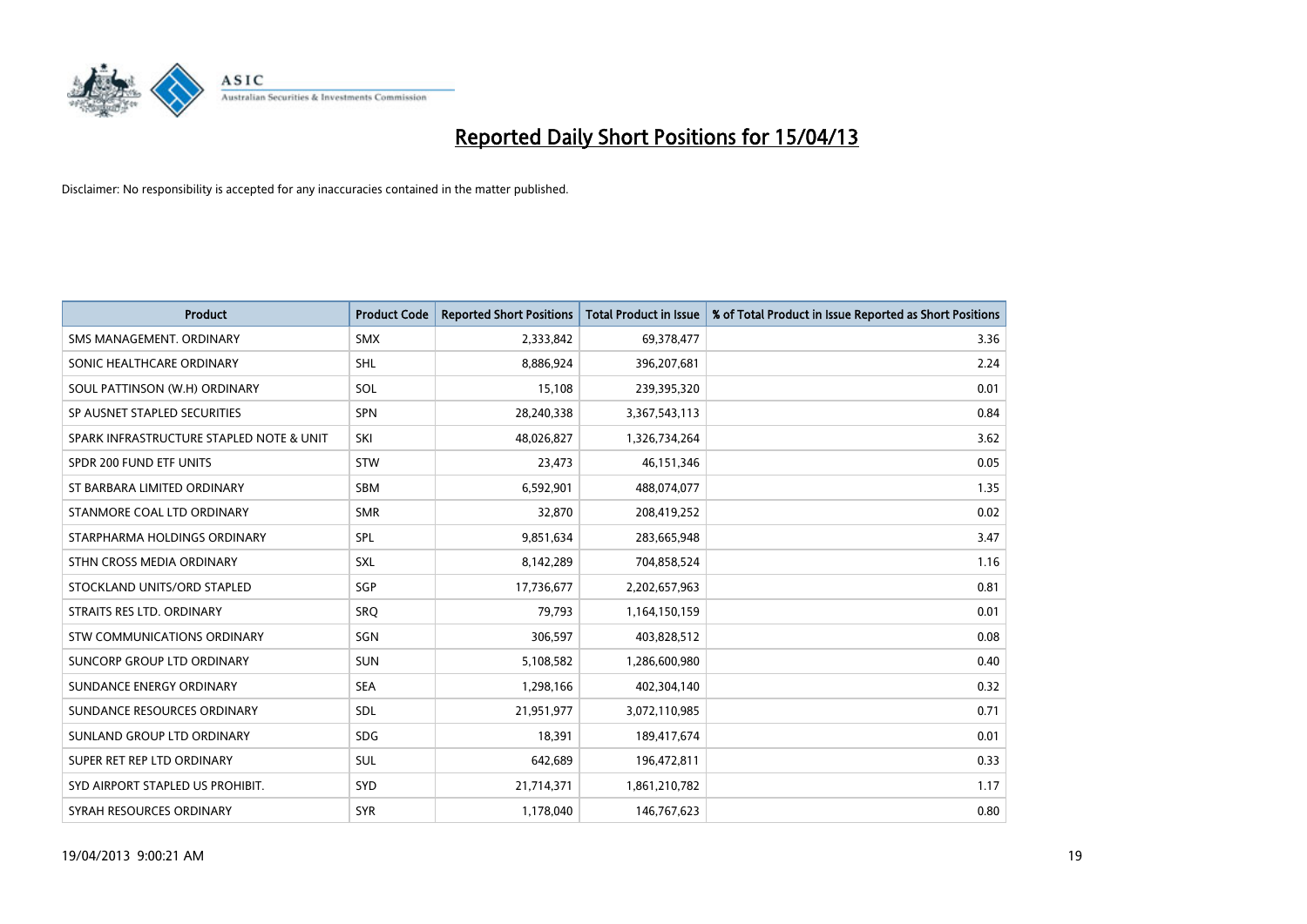

| <b>Product</b>                       | <b>Product Code</b> | <b>Reported Short Positions</b> | <b>Total Product in Issue</b> | % of Total Product in Issue Reported as Short Positions |
|--------------------------------------|---------------------|---------------------------------|-------------------------------|---------------------------------------------------------|
| <b>TABCORP HOLDINGS LTD ORDINARY</b> | <b>TAH</b>          | 14,857,789                      | 744,885,690                   | 1.99                                                    |
| TALON PETROLEUM LTD ORDINARY         | <b>TPD</b>          | 38,218                          | 98,135,433                    | 0.04                                                    |
| TANAMI GOLD NL ORDINARY              | <b>TAM</b>          | 465,134                         | 587,548,523                   | 0.08                                                    |
| TAP OIL LIMITED ORDINARY             | <b>TAP</b>          | 601,409                         | 241,608,606                   | 0.25                                                    |
| TASSAL GROUP LIMITED ORDINARY        | <b>TGR</b>          | 27,086                          | 146,304,404                   | 0.02                                                    |
| <b>TATTS GROUP LTD ORDINARY</b>      | <b>TTS</b>          | 9,512,724                       | 1,402,686,978                 | 0.68                                                    |
| TECHNOLOGY ONE ORDINARY              | <b>TNE</b>          | 5,748                           | 306,620,955                   | 0.00                                                    |
| <b>TELECOM CORPORATION ORDINARY</b>  | <b>TEL</b>          | 12,480,775                      | 1,816,996,340                 | 0.69                                                    |
| TELSTRA CORPORATION, ORDINARY        | <b>TLS</b>          | 21,486,816                      | 12,443,074,357                | 0.17                                                    |
| TEN NETWORK HOLDINGS ORDINARY        | <b>TEN</b>          | 91,185,183                      | 2,586,970,845                 | 3.52                                                    |
| TERANGA GOLD CORP CDI 1:1            | <b>TGZ</b>          | 9,577                           | 172,616,806                   | 0.01                                                    |
| THE REJECT SHOP ORDINARY             | <b>TRS</b>          | 2,253,638                       | 26,092,220                    | 8.64                                                    |
| <b>TIGER RESOURCES ORDINARY</b>      | <b>TGS</b>          | 2,538,618                       | 674,770,269                   | 0.38                                                    |
| TOLL HOLDINGS LTD ORDINARY           | <b>TOL</b>          | 31,733,392                      | 717,133,875                   | 4.43                                                    |
| TOX FREE SOLUTIONS ORDINARY          | <b>TOX</b>          | 1,091,787                       | 115,999,858                   | 0.94                                                    |
| TPG TELECOM LIMITED ORDINARY         | <b>TPM</b>          | 939,331                         | 793,808,141                   | 0.12                                                    |
| TRADE ME GROUP ORDINARY              | <b>TME</b>          | 688,981                         | 396,017,568                   | 0.17                                                    |
| TRANSFIELD SERVICES ORDINARY         | <b>TSE</b>          | 16,248,640                      | 512,457,716                   | 3.17                                                    |
| TRANSPACIFIC INDUST, ORDINARY        | <b>TPI</b>          | 4,527,439                       | 1,578,563,490                 | 0.29                                                    |
| TRANSURBAN GROUP TRIPLE STAPLED SEC. | <b>TCL</b>          | 5,915,017                       | 1,481,594,818                 | 0.40                                                    |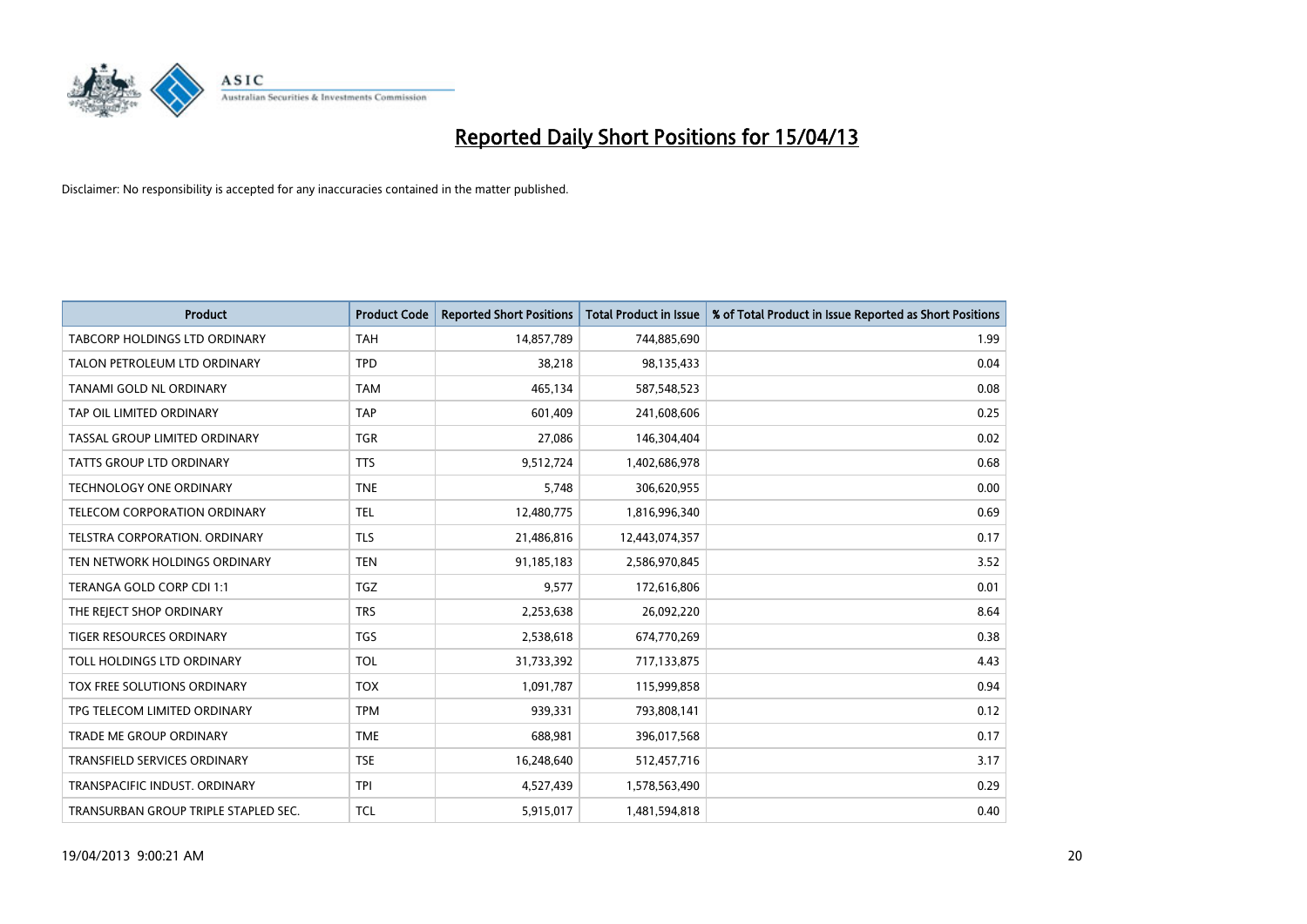

| <b>Product</b>                         | <b>Product Code</b> | <b>Reported Short Positions</b> | <b>Total Product in Issue</b> | % of Total Product in Issue Reported as Short Positions |
|----------------------------------------|---------------------|---------------------------------|-------------------------------|---------------------------------------------------------|
| TREASURY WINE ESTATE ORDINARY          | <b>TWE</b>          | 16,983,083                      | 647,227,144                   | 2.62                                                    |
| TROY RESOURCES LTD ORDINARY            | <b>TRY</b>          | 1,813,580                       | 91,318,649                    | 1.99                                                    |
| UGL LIMITED ORDINARY                   | UGL                 | 10,245,467                      | 166,511,240                   | 6.15                                                    |
| UXC LIMITED ORDINARY                   | <b>UXC</b>          | 654,289                         | 308,755,043                   | 0.21                                                    |
| <b>VENTURE MINERALS ORDINARY</b>       | <b>VMS</b>          | 227,760                         | 287,320,170                   | 0.08                                                    |
| VIRGIN AUS HLDG LTD DEF EX SXR         | <b>VAHN</b>         | 849,179                         | 116,356,200                   | 0.73                                                    |
| VIRGIN AUS HLDG LTD ORDINARY           | <b>VAH</b>          | 66,006,268                      | 2,455,775,111                 | 2.69                                                    |
| VNGD AUS SHARES ETF UNITS              | VAS                 | 774                             | 6,027,438                     | 0.01                                                    |
| <b>VOCUS COMMS LTD ORDINARY</b>        | <b>VOC</b>          | 112,671                         | 78,017,825                    | 0.14                                                    |
| <b>WATPAC LIMITED ORDINARY</b>         | <b>WTP</b>          | 82,309                          | 184,332,526                   | 0.04                                                    |
| <b>WDS LIMITED ORDINARY</b>            | <b>WDS</b>          | 7                               | 144,740,614                   | 0.00                                                    |
| WEBIET LIMITED ORDINARY                | <b>WEB</b>          | 218,834                         | 79,397,959                    | 0.28                                                    |
| <b>WESFARMERS LIMITED ORDINARY</b>     | <b>WES</b>          | 26,342,769                      | 1,006,660,776                 | 2.62                                                    |
| WESFARMERS LIMITED PARTIALLY PROTECTED | <b>WESN</b>         | 55,441                          | 150,532,822                   | 0.04                                                    |
| WESTERN AREAS LTD ORDINARY             | <b>WSA</b>          | 14,828,085                      | 196,843,803                   | 7.53                                                    |
| WESTERN DESERT RES. ORDINARY           | <b>WDR</b>          | 1,623,084                       | 360,853,631                   | 0.45                                                    |
| WESTFIELD GROUP ORD/UNIT STAPLED SEC   | <b>WDC</b>          | 7,736,269                       | 2,209,041,770                 | 0.35                                                    |
| WESTFIELD RETAIL TST UNIT STAPLED      | <b>WRT</b>          | 10,620,944                      | 3,054,166,195                 | 0.35                                                    |
| <b>WESTPAC BANKING CORP ORDINARY</b>   | <b>WBC</b>          | 27,260,858                      | 3,103,729,084                 | 0.88                                                    |
| WHITE ENERGY COMPANY ORDINARY          | <b>WEC</b>          | 282,930                         | 322,974,494                   | 0.09                                                    |